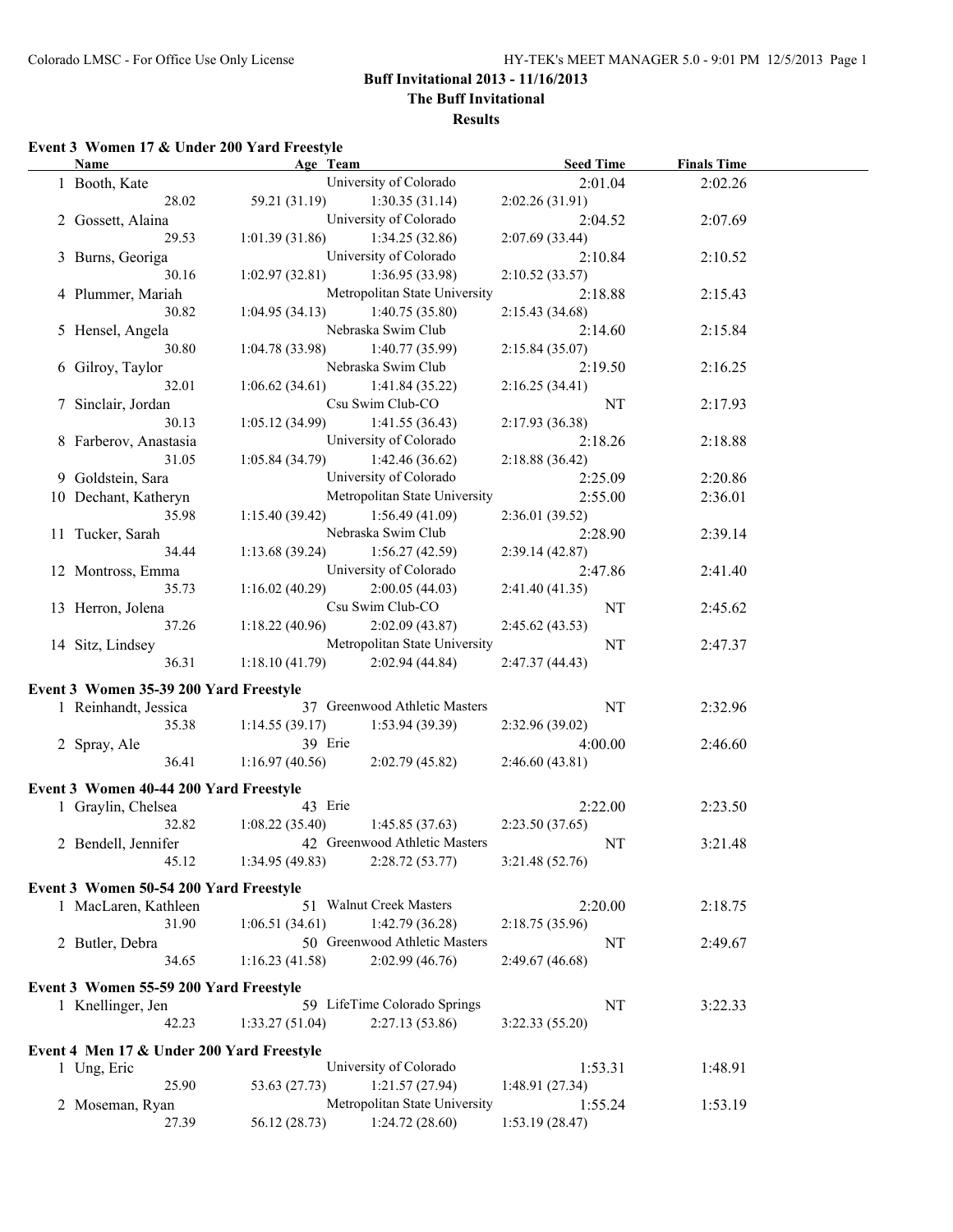**The Buff Invitational**

#### **Results**

# **(Event 4 Men 17 & Under 200 Yard Freestyle)**

| 3 Rejvani, Alex                      |                                   | University of Colorado                        | 1:55.65         | 1:54.47 |
|--------------------------------------|-----------------------------------|-----------------------------------------------|-----------------|---------|
| 26.31                                | 54.54 (28.23)                     | 1:24.10(29.56)                                | 1:54.47(30.37)  |         |
| 4 Katsiotis, Nick                    |                                   | University of Colorado                        | 1:55.67         | 1:58.98 |
| 27.36                                |                                   | 57.62 (30.26) 1:28.63 (31.01)                 | 1:58.98 (30.35) |         |
| 5 Brown, Xavier                      |                                   | Metropolitan State University                 | 2:02.00         | 1:59.98 |
| 27.33                                |                                   | $57.68(30.35)$ 1:28.69 (31.01)                | 1:59.98 (31.29) |         |
| 6 Lazerus, Zane                      |                                   | University of Colorado                        | 1:57.21         | 2:03.23 |
| 27.66                                | 58.68 (31.02)                     | 1:30.96(32.28)                                | 2:03.23 (32.27) |         |
| 7 Suleski, Kyle                      |                                   | University of Colorado                        | 2:04.12         | 2:04.27 |
| 28.13                                | 58.88 (30.75)                     | 1:31.43(32.55)                                | 2:04.27 (32.84) |         |
| 8 Eaman, Andy                        |                                   | University of Colorado                        | 2:05.87         | 2:05.01 |
| 28.95                                | 1:00.19(31.24)                    | 1:32.97 (32.78)                               | 2:05.01 (32.04) |         |
| 9 Ziel, Kris                         |                                   | University of Colorado                        | 2:05.52         | 2:06.11 |
| 28.14                                | 1:00.32(32.18)                    | 1:34.76 (34.44)                               | 2:06.11(31.35)  |         |
| 10 Green, Michael                    |                                   | University of Colorado                        | 2:07.71         | 2:08.96 |
| 29.31                                | 1:01.22(31.91)                    | 1:34.44 (33.22)                               | 2:08.96 (34.52) |         |
|                                      |                                   | University of Colorado                        |                 |         |
| 11 Casey, Tommy                      |                                   |                                               | 2:07.62         | 2:08.97 |
| 28.11                                | 1:00.37(32.26)                    | 1:34.68(34.31)                                | 2:08.97 (34.29) |         |
| 12 Stokoe, Robby                     |                                   | Csu Swim Club-CO                              | <b>NT</b>       | 2:10.96 |
| 28.99                                | 1:03.15(34.16)                    | 1:37.78(34.63)                                | 2:10.96(33.18)  |         |
| 13 Turner, Nick                      |                                   | Csu Swim Club-CO                              | NT              | 2:11.64 |
| 29.60                                | 1:02.53(32.93)                    | 1:37.55(35.02)                                | 2:11.64 (34.09) |         |
| 14 Davis, Jack                       |                                   | University of Colorado                        | 2:10.86         | 2:17.22 |
| 29.93                                | 1:04.24(34.31)                    | 1:41.06(36.82)                                | 2:17.22(36.16)  |         |
| 15 Matis, Mitch                      |                                   | Nebraska Swim Club                            | 2:00.80         | 2:24.54 |
| 33.92                                | 1:10.67(36.75)                    | 1:48.27(37.60)                                | 2:24.54 (36.27) |         |
| 16 Thomas, Jimmy                     |                                   | Nebraska Swim Club                            | 2:14.90         | 2:31.80 |
| 35.54                                | $1:14.44(38.90)$ $1:54.16(39.72)$ |                                               | 2:31.80 (37.64) |         |
| Event 4 Men 18-24 200 Yard Freestyle |                                   |                                               |                 |         |
| 1 Letieres, Pedro                    |                                   | 19 Colorado Mesa University Club-CO           | NT              | 1:51.94 |
| 24.82                                | 54.40 (29.58)                     | 1:23.55(29.15)                                | 1:51.94(28.39)  |         |
| 2 Seuscheck, Shane                   |                                   | 21 Colorado Mesa University Club-CO           | 1:52.00         | 1:53.05 |
| 26.50                                | 55.00 (28.50)                     | $1:24.73(29.73)$ $1:53.05(28.32)$             |                 |         |
| 3 Pool, Griff                        |                                   | 21 Colorado Mesa University Club-CO           | 1:56.00         | 1:55.46 |
| 26.87                                | 55.82 (28.95)                     | $1:25.73(29.91)$ $1:55.46(29.73)$             |                 |         |
| 4 Kimble, Cole                       |                                   | 20 Colorado Mesa University Club-CO           | 1:51.00         | 1:56.76 |
| 26.30                                |                                   | 55.96 (29.66) 1:26.07 (30.11) 1:56.76 (30.69) |                 |         |
| 5 Bell, Chris M                      |                                   | 21 Colorado Mesa University Club-CO 1:59.00   |                 | 2:11.32 |
|                                      | $1:00.22(32.51)$ $1:35.88(35.66)$ |                                               |                 |         |
| 27.71                                |                                   |                                               | 2:11.32(35.44)  |         |
| Event 4 Men 30-34 200 Yard Freestyle |                                   |                                               |                 |         |
| 1 Girard, Alex                       | 31 Unattached                     |                                               | 1:52.00         | 1:48.72 |
| 25.71                                | 52.05(26.34)                      | 1:19.62(27.57)                                | 1:48.72(29.10)  |         |
|                                      |                                   |                                               |                 |         |
| Event 4 Men 35-39 200 Yard Freestyle |                                   | 35 Pikes Peak Athletics                       |                 |         |
| 1 Trinidad, RD                       |                                   |                                               | 2:14.00         | 2:17.87 |
| 30.56                                | 1:05.43(34.87)                    | 1:40.85(35.42)                                | 2:17.87(37.02)  |         |
| Event 4 Men 40-44 200 Yard Freestyle |                                   |                                               |                 |         |
| 1 Slade, Shawn                       |                                   | 44 Rock Tri Club                              | 2:30.00         | 2:24.14 |
| 32.74                                | 2:24.14(1:51.40)                  |                                               |                 |         |
| 2 Wheeler, Simon                     | 40 Unattached                     |                                               | 2:45.00         | 2:35.03 |
| 35.05                                |                                   | 1:14.13 (39.08) 1:54.20 (40.07)               | 2:35.03(40.83)  |         |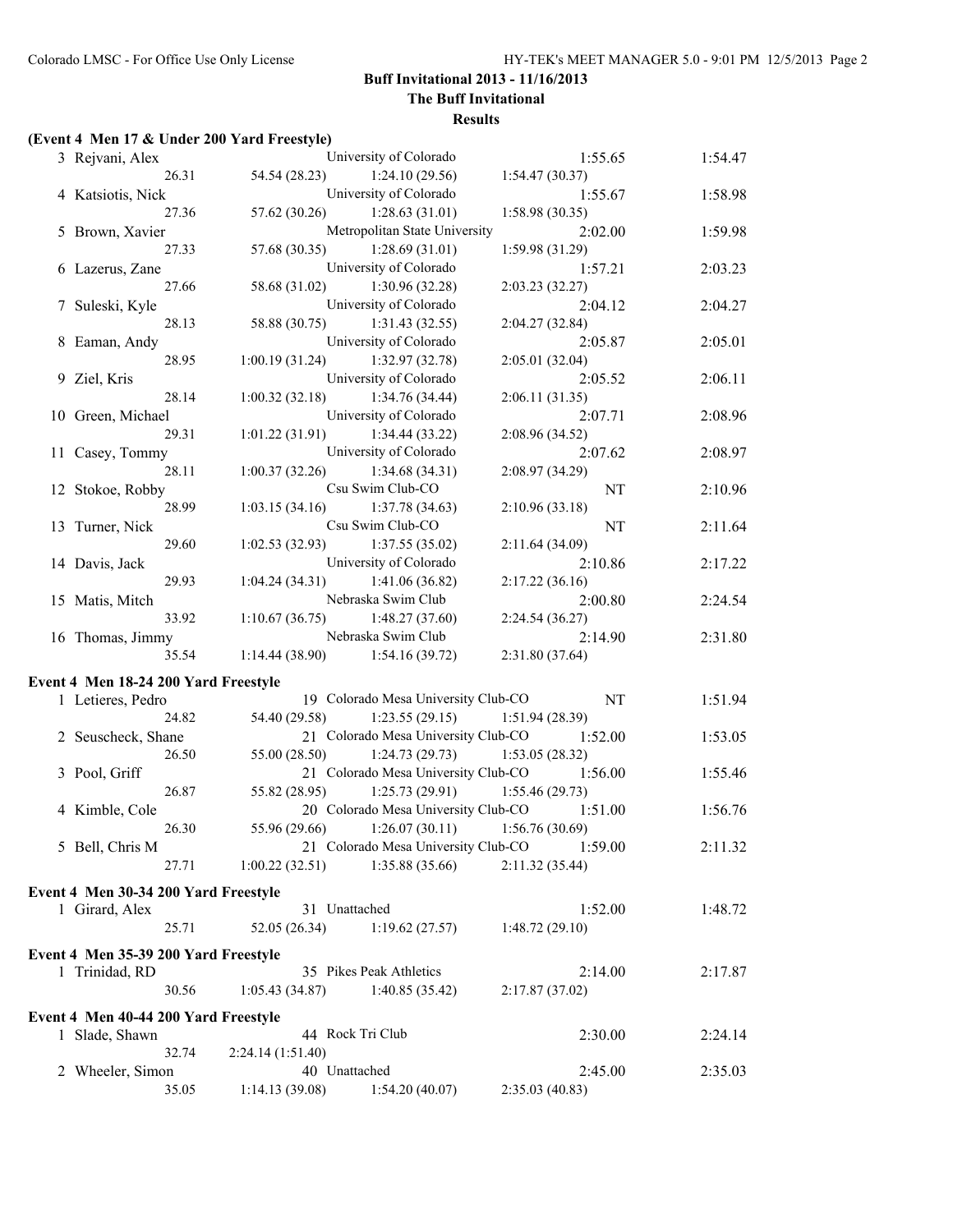## **The Buff Invitational**

| Event 4 Men 55-59 200 Yard Freestyle |                |                                     |                            |           |
|--------------------------------------|----------------|-------------------------------------|----------------------------|-----------|
| 1 Louie, Jamie                       |                | 56 Colorado Springs Swim Team       | 2:41.50                    | 2:42.12   |
| 36.04                                | 1:17.13(41.09) | 1:58.85(41.72)                      | 2:42.12 (43.27)            |           |
| --- Heggy, Terry                     |                | 58 Foothills Masters Swim Team      | 2:22.50                    | <b>NS</b> |
|                                      |                |                                     |                            |           |
| Event 4 Men 65-69 200 Yard Freestyle |                |                                     |                            |           |
| --- Carney, Kent                     |                | 66 Unattached                       | 2:32.00                    | <b>NS</b> |
| Event 5 Women 17 & Under 200 Yard IM |                |                                     |                            |           |
| 1 Spaeth, Ellesse                    |                | University of Colorado              | 2:20.14                    | 2:22.40   |
| 29.66                                |                | $1:05.86(36.20)$ $1:47.72(41.86)$   | 2:22.40 (34.68)            |           |
| 2 Bissert, Taylor                    |                | Nebraska Swim Club                  | 2:35.60                    | 2:26.30   |
| 29.24                                | 1:08.40(39.16) | 1:50.52(42.12)                      | 2:26.30(35.78)             |           |
| 3 Gossett, Zoe                       |                | University of Colorado              | 2:26.18                    | 2:27.56   |
| 30.51                                |                | $1:09.20(38.69)$ $1:52.56(43.36)$   | 2:27.56 (35.00)            |           |
|                                      |                | University of Colorado              |                            |           |
| 4 Wilson, Casey<br>31.64             |                | 1:54.35(43.24)                      | 2:25.23                    | 2:30.07   |
|                                      | 1:11.11(39.47) |                                     | 2:30.07 (35.72)            |           |
| 5 Birt, Brenna                       |                | Metropolitan State University       | 2:30.53                    | 2:31.46   |
| 31.15                                | 1:11.25(40.10) | 1:58.53(47.28)                      | 2:31.46 (32.93)            |           |
| 6 Sisson, Shelbi                     |                | Nebraska Swim Club                  | 2:45.70                    | 2:36.24   |
| 33.90                                |                | $1:13.46(39.56)$ $1:59.76(46.30)$   | 2:36.24 (36.48)            |           |
| 7 Baesler, Amber                     |                | Nebraska Swim Club                  | 2:40.30                    | 2:36.31   |
| 33.50                                |                | $1:12.63(39.13)$ $1:55.12(42.49)$   | 2:36.31(41.19)             |           |
| 8 Almquist, Taylor                   |                | Nebraska Swim Club                  | 2:45.30                    | 2:56.88   |
| 35.82                                | 1:22.21(46.39) | 2:16.12(53.91)                      | 2:56.88(40.76)             |           |
| 9 Carlson, Jennifer                  |                | Nebraska Swim Club                  | 2:47.50                    | 3:11.06   |
| 39.82                                |                | $1:26.55(46.73)$ $2:24.22(57.67)$   | 3:11.06(46.84)             |           |
| 10 Bostic, Brynna                    |                | University of Colorado              | 2:35.12                    | 3:13.14   |
| 39.83                                |                | $1:28.43(48.60)$ $2:26.51(58.08)$   | 3:13.14(46.63)             |           |
| Event 5 Women 18-24 200 Yard IM      |                |                                     |                            |           |
| 1 Anderson, Tora S                   |                | 21 Colorado Mesa University Club-CO | $\mathop{\rm NT}\nolimits$ | 2:32.94   |
| 31.49                                | 1:09.31(37.82) | 1:56.22(46.91)                      | 2:32.94 (36.72)            |           |
|                                      |                | 19 Colorado Mesa University Club-CO | 2:15.00                    | <b>NS</b> |
| --- Miller, Sydney R                 |                |                                     |                            |           |
| Event 5 Women 25-29 200 Yard IM      |                |                                     |                            |           |
| 1 Sampl, Emily                       |                | 26 Unattached                       | 2:35.00                    | 2:36.90   |
| 34.32                                | 1:18.07(43.75) | 2:00.07(42.00)                      | 2:36.90 (36.83)            |           |
| 2 Sampl, Lauren                      |                | 26 Unattached                       | 2:39.90                    | 2:39.19   |
| 34.80                                |                | $1:16.65(41.85)$ $2:01.06(44.41)$   | 2:39.19(38.13)             |           |
| 3 Laing, Heather                     |                | 28 Lakewood Dawgs                   | NT                         | 3:08.39   |
| 39.82                                | 1:28.69(48.87) | 2:23.00(54.31)                      | 3:08.39(45.39)             |           |
|                                      |                |                                     |                            |           |
| Event 5 Women 35-39 200 Yard IM      |                |                                     |                            |           |
| --- Spray, Ale                       | 39 Erie        |                                     | 5:00.00                    | DQ        |
| 46.27                                | 1:45.79(59.52) | 2:41.94(56.15)                      | DQ (46.30)                 |           |
| Event 5 Women 40-44 200 Yard IM      |                |                                     |                            |           |
| 1 Graylin, Chelsea                   | 43 Erie        |                                     | 3:15.02                    | 2:56.21   |
| 40.54                                | 1:29.73(49.19) | 2:18.24(48.51)                      | 2:56.21(37.97)             |           |
|                                      |                |                                     |                            |           |
| Event 5 Women 45-49 200 Yard IM      |                | 47 Colorado Athletic Club           |                            |           |
| 1 Thiker, Lisa                       |                |                                     | 2:52.60                    | 2:50.08   |
| 35.93                                | 1:22.87(46.94) | 2:11.26 (48.39)                     | 2:50.08 (38.82)            |           |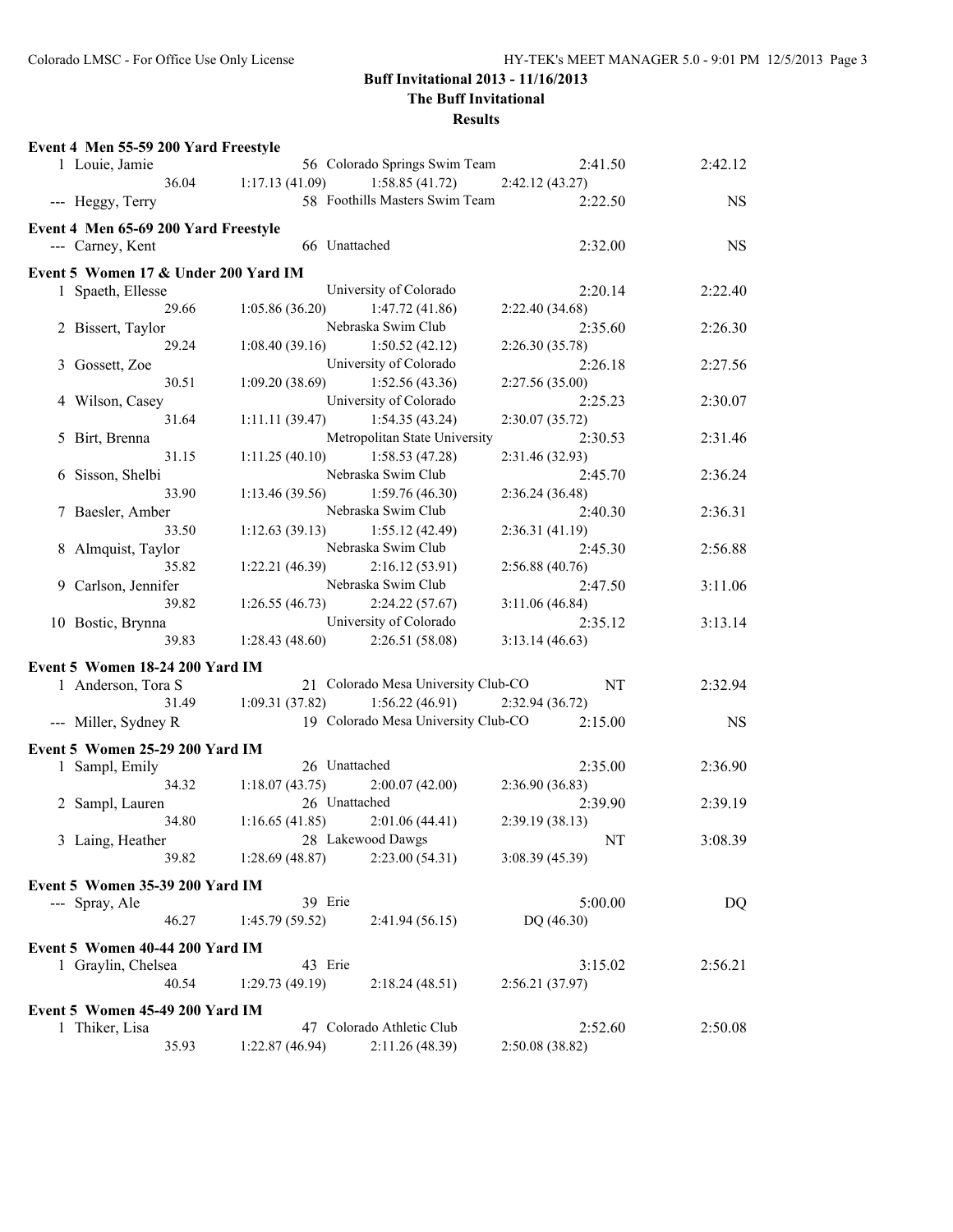### **Buff Invitational 2013 - 11/16/2013 The Buff Invitational**

# **Results**

### **Event 6 Men 17 & Under 200 Yard IM**

|   | 1 Isobe, Rei                               |                | University of Colorado              | 2:05.41         | 2:09.36   |
|---|--------------------------------------------|----------------|-------------------------------------|-----------------|-----------|
|   | 28.01                                      | 1:01.98(33.97) | 1:37.86 (35.88)                     | 2:09.36 (31.50) |           |
|   | 2 Karasek, Lucas                           |                | University of Colorado              | 2:08.23         | 2:12.09   |
|   | 28.30                                      | 1:02.65(34.35) | 1:40.00(37.35)                      | 2:12.09 (32.09) |           |
|   | 3 Jamieson-Lucy, Thomas                    |                | University of Colorado              | 2:08.41         | 2:13.08   |
|   | 27.26                                      | 1:01.64(34.38) | 1:43.71(42.07)                      | 2:13.08 (29.37) |           |
|   | 4 Anderson, Lars                           |                | University of Colorado              | 2:07.45         | 2:13.34   |
|   | 28.07                                      | 1:01.31(33.24) | 1:41.45(40.14)                      | 2:13.34 (31.89) |           |
|   | 5 Ramey, Matt                              |                | Metropolitan State University       | 2:25.00         | 2:17.59   |
|   | 31.70                                      | 1:07.47(35.77) | 1:46.04(38.57)                      | 2:17.59(31.55)  |           |
|   | 6 Feller, Michael                          |                | University of Colorado              | 2:11.72         | 2:18.54   |
|   | 27.88                                      | 1:03.30(35.42) | 1:45.49(42.19)                      | 2:18.54(33.05)  |           |
|   | 7 Jensen, Devin                            |                | Nebraska Swim Club                  | 2:18.00         | 2:19.43   |
|   | 28.90                                      | 1:07.66(38.76) | 1:46.34 (38.68)                     | 2:19.43 (33.09) |           |
|   | 8 Longton, Ryan                            |                | University of Colorado              | 2:15.38         | 2:19.84   |
|   | 30.02                                      | 1:06.45(36.43) | 1:45.95(39.50)                      | 2:19.84 (33.89) |           |
|   | 9 Martinez, Abel                           |                | Metropolitan State University       | 2:25.00         | 2:23.17   |
|   | 28.84                                      | 1:05.23(36.39) | 1:47.91 (42.68)                     | 2:23.17(35.26)  |           |
|   | 10 Alexander, Ethan                        |                | University of Colorado              | 2:36.22         | 2:32.22   |
|   | 32.75                                      | 1:11.16(38.41) | 1:56.42(45.26)                      | 2:32.22 (35.80) |           |
|   | --- Mitoma, Alex                           |                | University of Colorado              | 2:15.06         | <b>NS</b> |
|   |                                            |                |                                     |                 |           |
|   | Event 6 Men 18-24 200 Yard IM              |                |                                     |                 |           |
|   | 1 Finger, Eric S                           |                | 21 University of Colorado           | 2:07.13         | 2:09.25   |
|   | 27.45                                      | 1:01.06(33.61) | 1:39.72(38.66)                      | 2:09.25(29.53)  |           |
|   | 2 Callihan, Konstantin T                   |                | 20 Colorado Mesa University Club-CO | 2:07.00         | 2:14.39   |
|   | 28.37                                      | 1:03.87(35.50) | 1:43.23(39.36)                      | 2:14.39(31.16)  |           |
|   | 3 Glasgow, Jacob                           |                | 18 Colorado Mesa University Club-CO | 2:05.00         | 2:20.17   |
|   | 27.67                                      | 1:03.71(36.04) | 1:47.78 (44.07)                     | 2:20.17 (32.39) |           |
|   | 4 Moore, Sean                              |                | 23 LifeTime Colorado Springs        | 3:17.00         | 2:46.62   |
|   | 33.54                                      |                | 2:07.36()                           | 2:46.62 (39.26) |           |
|   | Event 6 Men 25-29 200 Yard IM              |                |                                     |                 |           |
|   | 1 Nemick, Greg                             |                | 26 Unattached                       | 2:10.00         | 2:13.48   |
|   | 28.21                                      |                | $1:03.87(35.66)$ 1:42.49 (38.62)    | 2:13.48 (30.99) |           |
|   |                                            |                |                                     |                 |           |
|   | Event 6 Men 30-34 200 Yard IM              |                |                                     |                 |           |
|   | 1 Parry, Joshua                            | 32 Unattached  |                                     | 3:00.00         | 2:54.10   |
|   | 37.99                                      | 1:21.07(43.08) | 2:14.08(53.01)                      | 2:54.10(40.02)  |           |
|   | <b>Event 6 Men 45-49 200 Yard IM</b>       |                |                                     |                 |           |
|   | 1 Lenneman, Tim                            |                | 49 Foothills Masters Swim Team      | 2:15.30         | 2:15.76   |
|   | 30.01                                      | 1:05.86(35.85) | 1:45.05(39.19)                      | 2:15.76(30.71)  |           |
|   | --- Barringer, Rob                         |                | 48 Unattached                       | 2:18.00         | <b>NS</b> |
|   |                                            |                |                                     |                 |           |
|   | Event 7 Women 17 & Under 50 Yard Freestyle |                |                                     |                 |           |
|   | 1 Booth, Kate                              |                | University of Colorado              | 25.63           | 26.15     |
|   | 2 Bae, Alex                                |                | Csu Swim Club-CO                    | NT              | 26.47     |
|   | 3 Michalak, Miranda                        |                | Nebraska Swim Club                  | 27.41           | 27.50     |
|   | 4 Zabelski, Sasha                          |                | University of Colorado              | 28.11           | 27.67     |
|   | 5 Buckley, Lauren                          |                | Csu Swim Club-CO                    | NT              | 27.75     |
|   | 6 Burns, Georiga                           |                | University of Colorado              | 26.92           | 27.86     |
| 7 | Sisson, Shelbi                             |                | Nebraska Swim Club                  | 30.50           | 28.04     |
|   | 8 Chevalier, Elise                         |                | Csu Swim Club-CO                    | NT              | 28.16     |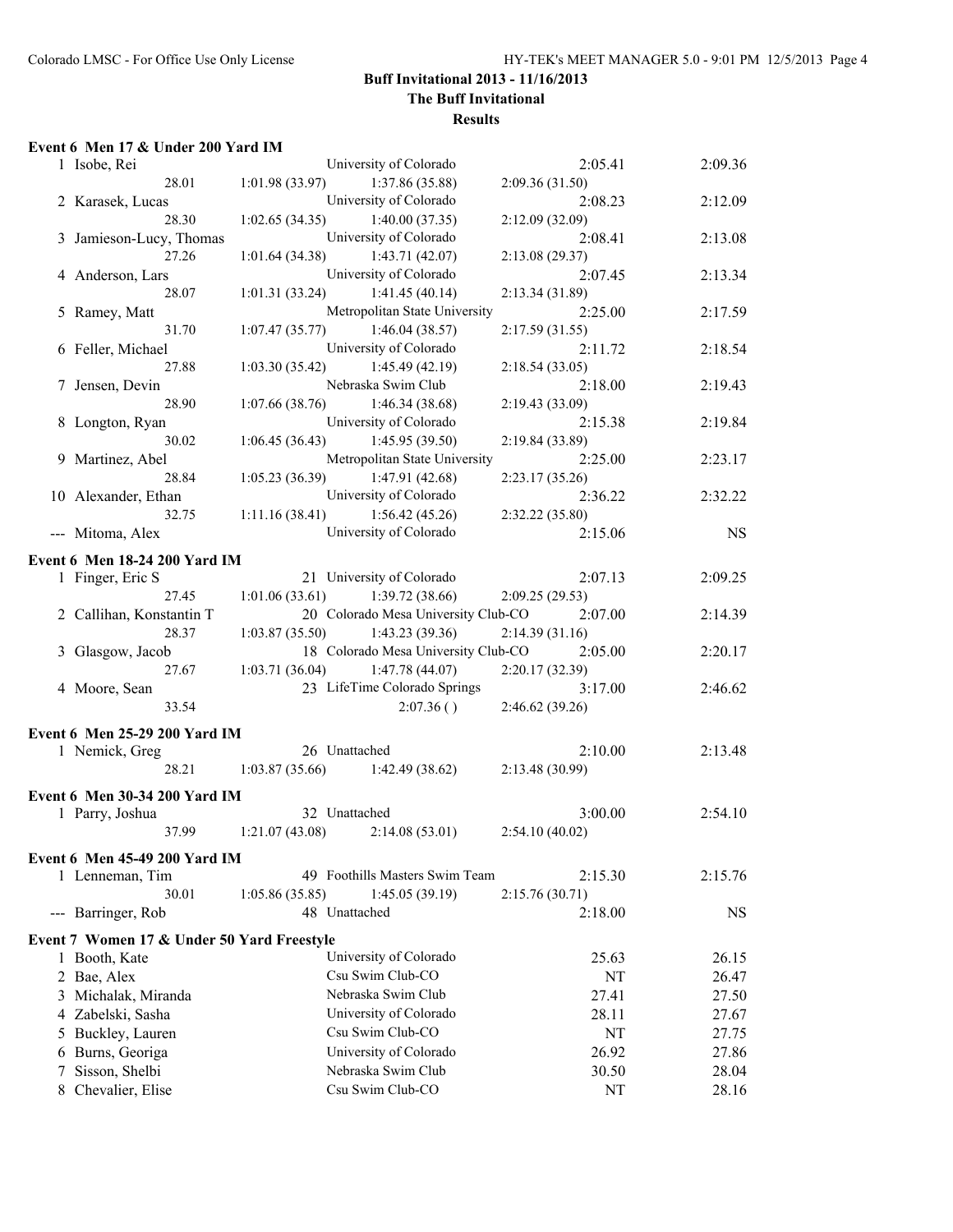# **The Buff Invitational**

| (Event 7 Women 17 & Under 50 Yard Freestyle)                |                                     |         |           |
|-------------------------------------------------------------|-------------------------------------|---------|-----------|
| 9 Newkirk, Marie                                            | University of Colorado              | 28.14   | 28.24     |
| 10 Plummer, Mariah                                          | Metropolitan State University       | 28.73   | 28.29     |
| 11 Daugherty, Cara                                          | University of Colorado              | 28.46   | 28.59     |
| 12 Castro, Ariana                                           | Metropolitan State University       | 28.93   | 28.60     |
| 13 Gilroy, Taylor                                           | Nebraska Swim Club                  | 28.30   | 28.69     |
| 14 Coonrod, Danielle                                        | University of Colorado              | 28.41   | 28.94     |
| 15 Reyes, Daniela                                           | Metropolitan State University       | 29.51   | 29.59     |
| 16 Seinkbeil, Amsley                                        | Nebraska Swim Club                  | 34.20   | 29.73     |
| 17 McCoy, Emily                                             | Nebraska Swim Club                  | 29.40   | 30.22     |
| 18 Hann, Jenna                                              | Csu Swim Club-CO                    | NT      | 30.46     |
| 19 MacDonald, Mackenzie                                     | Nebraska Swim Club                  | 31.31   | 31.01     |
| 20 Goin, Molly                                              | Nebraska Swim Club                  | 30.50   | 31.05     |
| 21 Crimmins, Estelle                                        | University of Colorado              | 30.25   | 31.56     |
| 22 Montross, Emma                                           | University of Colorado              | 32.19   | 33.95     |
| 23 Tiffany, Brenna                                          | Metropolitan State University       | 55.00   | 44.70     |
| Event 7 Women 18-24 50 Yard Freestyle                       |                                     |         |           |
| 1 Bender, Kieran                                            | 21 Colorado Mesa University Club-CO | 27.50   | 26.08     |
| 2 Mraule, Stephanie                                         | 22 Colorado Mesa University Club-CO | 26.00   | 26.71     |
| 3 Anderson, Tora S                                          | 21 Colorado Mesa University Club-CO | NT      | 27.23     |
| 4 Wagner, Karli                                             | 19 Colorado Mesa University Club-CO | 28.00   | 28.26     |
| 5 Odiorne, Kaite                                            | 20 Unattached                       | 26.50   | 28.64     |
| --- Holton, Erika                                           | 21 Unattached                       | 40.00   | <b>NS</b> |
| Event 7 Women 25-29 50 Yard Freestyle                       |                                     |         |           |
| 1 Hartman, Jenny                                            | 28 Unattached                       | 27.04   | 26.89     |
| 2 Sampl, Lauren                                             | 26 Unattached                       | 28.99   | 28.21     |
| 3 Sampl, Emily                                              | 26 Unattached                       | 34.50   | 34.09     |
| Event 7 Women 30-34 50 Yard Freestyle                       |                                     |         |           |
| 1 Abell, Amanda                                             | 32 Greenwood Athletic Masters       | NT      | 30.02     |
| Event 7 Women 35-39 50 Yard Freestyle                       |                                     |         |           |
| 1 Beard, Melanie                                            | 36 Sierra Nevada Masters            | 28.57   | 28.68     |
| 2 Spray, Ale                                                | 39 Erie                             | 1:00.00 | 38.58     |
|                                                             |                                     |         |           |
| Event 7 Women 40-44 50 Yard Freestyle<br>1 Graylin, Chelsea | 43 Erie                             | 29.50   | 30.15     |
| 2 Bendell, Jennifer                                         | 42 Greenwood Athletic Masters       | NT      | 42.93     |
|                                                             |                                     |         |           |
| Event 7 Women 45-49 50 Yard Freestyle                       |                                     |         |           |
| 1 Freund, Shelle                                            | 48 Colorado Athletic Club           | 29.00   | 29.08     |
| Event 7 Women 50-54 50 Yard Freestyle                       |                                     |         |           |
| 1 Garnier, Kathy                                            | 53 Colorado Athletic Club           | 27.50   | 27.21     |
| 2 MacLaren, Kathleen                                        | 51 Walnut Creek Masters             | 32.20   | 28.56     |
| 3 Campell, Ellen                                            | 50 Colorado Athletic Club           | 30.90   | 30.06     |
| 4 Butler, Debra                                             | 50 Greenwood Athletic Masters       | NT      | 31.89     |
| Whitman-Zai, Julie<br>5                                     | 53 Rock Tri Club                    | 36.90   | 35.67     |
| Event 7 Women 55-59 50 Yard Freestyle                       |                                     |         |           |
| 1 Kerr, Ann                                                 | 56 Greenwood Athletic Masters       | 35.00   | 33.89     |
| 2 Michael, Joyce                                            | 56 LifeTime Colorado Springs        | 53.00   | 42.76     |
| 3 Reinhardt, Jan                                            | 59 Greenwood Athletic Masters       | NT      | 43.16     |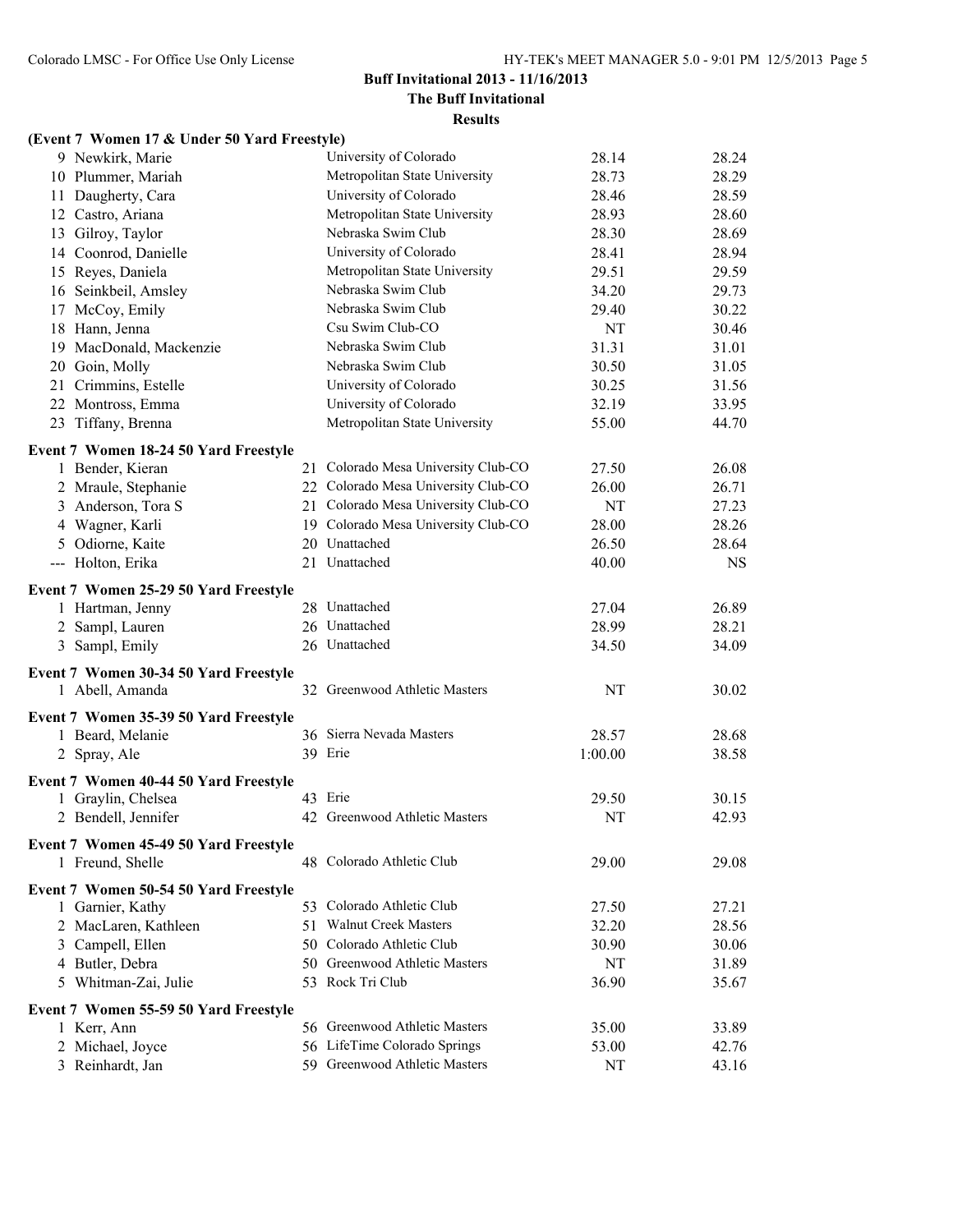### **Buff Invitational 2013 - 11/16/2013 The Buff Invitational**

**Results**

# **Event 8 Men 17 & Under 50 Yard Freestyle**

|    | 1 McClinton, Jake                            |                  | Nebraska Swim Club                  |                  | 21.80 | 21.83            |
|----|----------------------------------------------|------------------|-------------------------------------|------------------|-------|------------------|
|    | 2 Wilson, Michael                            |                  | University of Colorado              |                  | 21.80 | 22.02            |
|    | 3 Lagesse, Logan                             |                  | Csu Swim Club-CO                    |                  | NT    | 22.30            |
|    | 4 Rimando, Ryan                              |                  | Metropolitan State University       |                  | 23.00 | 22.40            |
| 5  | Sanko, Mindaugas                             |                  | Metropolitan State University       |                  | 23.59 | 23.60            |
|    | 6 Krieger, Tyler                             |                  | University of Colorado              |                  | 25.89 | 23.67            |
|    | 7 Dullea, Connor                             |                  | University of Colorado              |                  | 25.01 | 24.33            |
|    | 8 Feller, Michael                            |                  | University of Colorado              |                  | 23.87 | 24.44            |
|    | 9 Kennell, Carter                            |                  | Nebraska Swim Club                  |                  | 24.60 | 25.15            |
|    | 10 Jones, Dustin                             |                  | University of Colorado              |                  | 25.72 | 25.25            |
|    | 11 Ziel, Kris                                |                  | University of Colorado              |                  | 25.52 | 25.46            |
|    | 12 Young, Logan                              |                  | University of Colorado              |                  | 25.71 | 26.40            |
| 13 | Shibao, Grant                                |                  | University of Colorado              |                  | 25.81 | 26.43            |
|    | 14 Appel, Daniel                             |                  | University of Colorado              |                  | 24.50 | 26.50            |
|    | 15 Bohcali, Matt                             |                  | University of Colorado              |                  | 30.04 | 26.72            |
|    | 16 Krueger, Keith                            |                  | University of Colorado              |                  | 28.51 | 26.77            |
|    | 17 Tisdale, Brandon                          |                  | Metropolitan State University       |                  | 28.61 | 28.73            |
|    | 18 Thomas, Jimmy                             |                  | Nebraska Swim Club                  |                  | 28.90 | 29.52            |
|    | --- Moseman, Ryan                            |                  | Metropolitan State University       |                  | 55.00 | <b>NS</b>        |
|    |                                              |                  |                                     |                  |       |                  |
|    | Event 8 Men 18-24 50 Yard Freestyle          |                  |                                     |                  |       |                  |
|    | 1 Letieres, Pedro                            |                  | 19 Colorado Mesa University Club-CO |                  | 22.90 | 22.64            |
|    | 2 Matthiessen, Jakob A                       | 21               | Colorado Mesa University Club-CO    |                  | 23.00 | 23.17            |
|    | 3 Spencer, Cody                              |                  | 22 Colorado Mesa University Club-CO |                  | 23.00 | 23.45            |
|    | 4 Kresge, Zack                               |                  | 18 Colorado Mesa University Club-CO |                  | 23.50 | 24.02            |
|    | 5 Bell, Chris M                              |                  | 21 Colorado Mesa University Club-CO |                  | 25.00 | 26.24            |
|    | Event 8 Men 25-29 50 Yard Freestyle          |                  |                                     |                  |       |                  |
|    | 1 Graniyev, Doston                           |                  | 26 University of Denver             |                  | 27.50 | 25.48            |
|    | Event 8 Men 30-34 50 Yard Freestyle          |                  |                                     |                  |       |                  |
|    | 1 Christianson, Jon                          |                  | 32 Squid Swim Team                  |                  | 23.80 | 23.77            |
|    | 2 Batchelder, John                           |                  | 32 Foothills Masters Swim Team      |                  | 28.82 | 26.90            |
|    |                                              |                  |                                     |                  |       |                  |
|    | Event 8 Men 35-39 50 Yard Freestyle          |                  |                                     |                  |       |                  |
|    | 1 O'Sullivan, Chris                          |                  | 38 University of Denver             |                  | 22.80 | 22.50            |
|    | 2 Oines, Leif                                |                  | 37 Foothills Masters Swim Team      |                  | 25.50 | 25.57            |
|    | 3 Cain, David                                |                  | 35 Lafayette Masters                |                  | 28.50 | 27.82            |
|    | Event 8 Men 40-44 50 Yard Freestyle          |                  |                                     |                  |       |                  |
|    | --- Wheeler, Simon                           |                  | 40 Unattached                       |                  | 35.00 | DQ               |
|    | Event 9 Women 17 & Under 1650 Yard Freestyle |                  |                                     |                  |       |                  |
|    | 1 Sniff, Kira                                |                  | Csu Swim Club-CO                    |                  | NT    | 23:22.40         |
|    | 36.07                                        | 1:16.49(40.42)   | 1:58.28 (41.79)                     | 2:39.91 (41.63)  |       |                  |
|    | 3:22.59 (42.68)                              | 4:04.91 (42.32)  | 4:47.70 (42.79)                     | 5:30.51 (42.81)  |       |                  |
|    | 6:13.43(42.92)                               | 6:56.75(43.32)   | 7:39.74 (42.99)                     | 8:22.45 (42.71)  |       |                  |
|    | 9:05.57(43.12)                               | 9:48.80 (43.23)  | 10:32.16 (43.36)                    | 11:14.93 (42.77) |       |                  |
|    | 11:57.97 (43.04)                             | 12:40.80 (42.83) | 13:23.27 (42.47)                    | 14:06.06 (42.79) |       |                  |
|    | 14:49.23 (43.17)                             | 15:32.27 (43.04) | 16:15.07 (42.80)                    | 16:57.65 (42.58) |       |                  |
|    | 17:40.89 (43.24)                             | 18:23.93 (43.04) | 19:06.74 (42.81)                    | 19:49.94 (43.20) |       |                  |
|    | 20:33.07 (43.13)                             | 21:16.19 (43.12) | 21:59.10 (42.91)                    | 22:41.70 (42.60) |       | 23:22.40 (40.70) |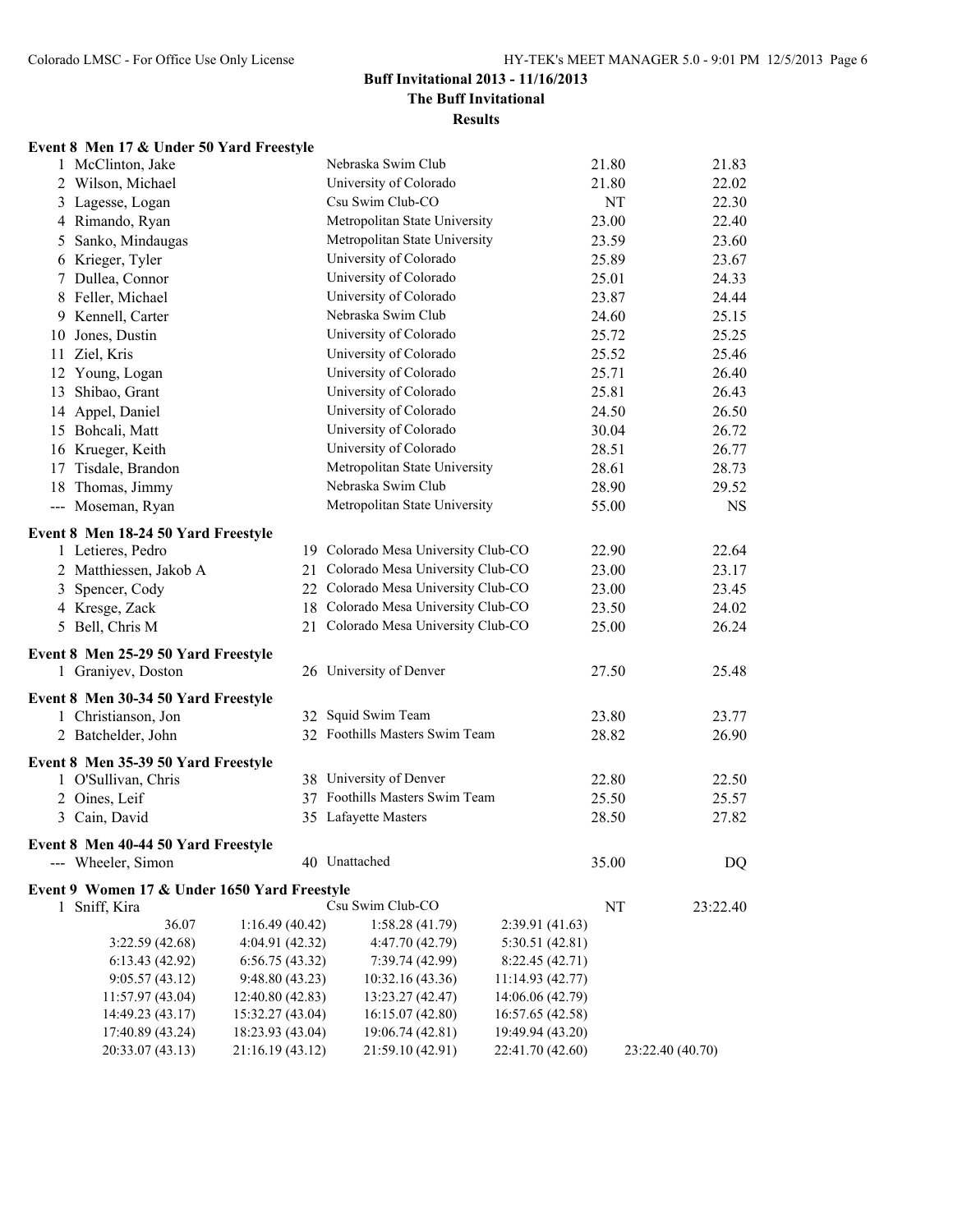**The Buff Invitational**

| (Event 9 Women 17 & Under 1650 Yard Freestyle) |                  |                              |                  |          |                  |
|------------------------------------------------|------------------|------------------------------|------------------|----------|------------------|
| 2 Weber, Bridget                               |                  | Csu Swim Club-CO             |                  | NT       | 26:25.22         |
| 39.63                                          | 1:24.39 (44.76)  | 2:11.43 (47.04)              | 2:58.31 (46.88)  |          |                  |
| 3:45.74(47.43)                                 | 4:34.68 (48.94)  | 5:22.93 (48.25)              | 6:11.37 (48.44)  |          |                  |
| 6:59.86 (48.49)                                | 7:48.26 (48.40)  | 8:36.27 (48.01)              | 9:25.31(49.04)   |          |                  |
| 10:14.56 (49.25)                               | 11:04.32 (49.76) | 11:53.09 (48.77)             | 12:42.04 (48.95) |          |                  |
| 13:30.28 (48.24)                               | 14:19.70 (49.42) | 15:08.54 (48.84)             | 15:58.04 (49.50) |          |                  |
| 16:47.58 (49.54)                               | 17:37.55 (49.97) | 18:26.69 (49.14)             | 19:15.79 (49.10) |          |                  |
| 20:05.22 (49.43)                               | 20:54.70 (49.48) | 21:43.51 (48.81)             | 22:32.60 (49.09) |          |                  |
| 23:20.39 (47.79)                               | 24:09.24 (48.85) | 24:56.40 (47.16)             | 25:41.48 (45.08) |          | 26:25.22 (43.74) |
| Event 9 Women 40-44 1650 Yard Freestyle        |                  |                              |                  |          |                  |
| 1 Vlaun, Kristen                               |                  | 40 LifeTime Colorado Springs |                  | 20:23.00 | 20:08.62         |
| 33.78                                          | 1:08.95(35.17)   | 1:44.51(35.56)               | 2:21.02(36.51)   |          |                  |
| 2:57.48 (36.46)                                | 3:34.27 (36.79)  | 4:11.15 (36.88)              | 4:48.02 (36.87)  |          |                  |
| 5:25.12(37.10)                                 | 6:02.23(37.11)   | 6:39.41(37.18)               | 7:16.41 (37.00)  |          |                  |
| 7:53.45 (37.04)                                | 8:30.44 (36.99)  | 9:07.70 (37.26)              | 9:44.51 (36.81)  |          |                  |
| 10:21.57 (37.06)                               | 10:58.70 (37.13) | 11:35.76 (37.06)             | 12:12.63 (36.87) |          |                  |
| 12:49.37 (36.74)                               | 13:26.26 (36.89) | 14:02.94 (36.68)             | 14:39.77 (36.83) |          |                  |
| 15:16.54 (36.77)                               | 15:53.48 (36.94) | 16:30.43 (36.95)             | 17:07.24 (36.81) |          |                  |
| 17:44.25 (37.01)                               | 18:20.94 (36.69) | 18:57.38 (36.44)             | 19:33.76 (36.38) |          | 20:08.62 (34.86) |
| Event 9 Women 50-54 1650 Yard Freestyle        |                  |                              |                  |          |                  |
| 1 McFee, Karolyn                               |                  | 50 Rock Tri Club             |                  | 21:00.00 | 22:10.60         |
| 35.59                                          | 1:14.50(38.91)   | 1:54.54(40.04)               | 2:35.27(40.73)   |          |                  |
| 3:15.68(40.41)                                 | 3:56.57(40.89)   | 4:37.47 (40.90)              | 5:18.23(40.76)   |          |                  |
| 5:58.91 (40.68)                                | 6:39.67(40.76)   | 7:19.54 (39.87)              | 8:00.19 (40.65)  |          |                  |
| 8:40.80(40.61)                                 | 9:21.42(40.62)   | 10:01.79 (40.37)             | 10:42.38 (40.59) |          |                  |
| 11:23.40 (41.02)                               | 12:04.60 (41.20) | 12:45.33 (40.73)             | 13:26.43 (41.10) |          |                  |
| 14:07.42 (40.99)                               | 14:48.05 (40.63) | 15:28.55 (40.50)             | 16:09.13 (40.58) |          |                  |
| 16:49.97 (40.84)                               | 17:30.69 (40.72) | 18:11.36 (40.67)             | 18:51.66 (40.30) |          |                  |
| 19:31.83 (40.17)                               | 20:12.42 (40.59) | 20:52.30 (39.88)             | 21:32.09 (39.79) |          | 22:10.60 (38.51) |
| Event 10 Men 17 & Under 1650 Yard Freestyle    |                  |                              |                  |          |                  |
| 1 Matis, Mitch                                 |                  | Nebraska Swim Club           |                  | 18:36.01 | 19:55.04         |
| 28.87                                          | 1:02.09(33.22)   | 1:36.55(34.46)               | 2:12.48 (35.93)  |          |                  |
| 2:48.72 (36.24)                                | 3:24.80 (36.08)  | 4:01.32 (36.52)              | 4:38.05 (36.73)  |          |                  |
| 5:15.13 (37.08)                                | 5:51.53(36.40)   | 6:28.37(36.84)               | 7:04.90 (36.53)  |          |                  |
| 7:41.80 (36.90)                                | 8:18.57(36.77)   | 8:55.72(37.15)               | 9:32.80 (37.08)  |          |                  |
| 10:09.73 (36.93)                               | 10:46.69 (36.96) | 11:23.93 (37.24)             | 12:00.88 (36.95) |          |                  |
| 12:37.85 (36.97)                               | 13:14.66 (36.81) | 13:52.39 (37.73)             | 14:29.54 (37.15) |          |                  |
| 15:06.41 (36.87)                               | 15:43.80 (37.39) | 16:20.67 (36.87)             | 16:57.27 (36.60) |          |                  |
| 17:34.00 (36.73)                               | 18:11.05 (37.05) | 18:47.50 (36.45)             | 19:23.14 (35.64) |          | 19:55.04 (31.90) |
| Event 10 Men 30-34 1650 Yard Freestyle         |                  |                              |                  |          |                  |
| 1 Girard, Alex                                 |                  | 31 Unattached                |                  | 18:45.00 | 17:35.62         |
| 30.22                                          | 1:02.53(32.31)   | 1:35.21(32.68)               | 2:07.64(32.43)   |          |                  |
| 2:40.00 (32.36)                                | 3:12.39 (32.39)  | 3:44.70 (32.31)              | 4:16.75(32.05)   |          |                  |
| 4:48.92(32.17)                                 | 5:20.87(31.95)   | 5:52.92(32.05)               | 6:25.11(32.19)   |          |                  |
| 6:56.88(31.77)                                 | 7:29.01(32.13)   | 8:01.29 (32.28)              | 8:33.52 (32.23)  |          |                  |
| 9:06.34(32.82)                                 | 9:38.59 (32.25)  | 10:10.38 (31.79)             | 10:42.26 (31.88) |          |                  |
| 11:14.31(32.05)                                | 11:46.33 (32.02) | 12:18.62 (32.29)             | 12:51.23 (32.61) |          |                  |
| 13:23.06 (31.83)                               | 13:54.90 (31.84) | 14:26.88 (31.98)             | 14:58.81 (31.93) |          |                  |
| 15:30.81 (32.00)                               | 16:02.51 (31.70) | 16:33.78 (31.27)             | 17:05.22 (31.44) |          | 17:35.62 (30.40) |
|                                                |                  |                              |                  |          |                  |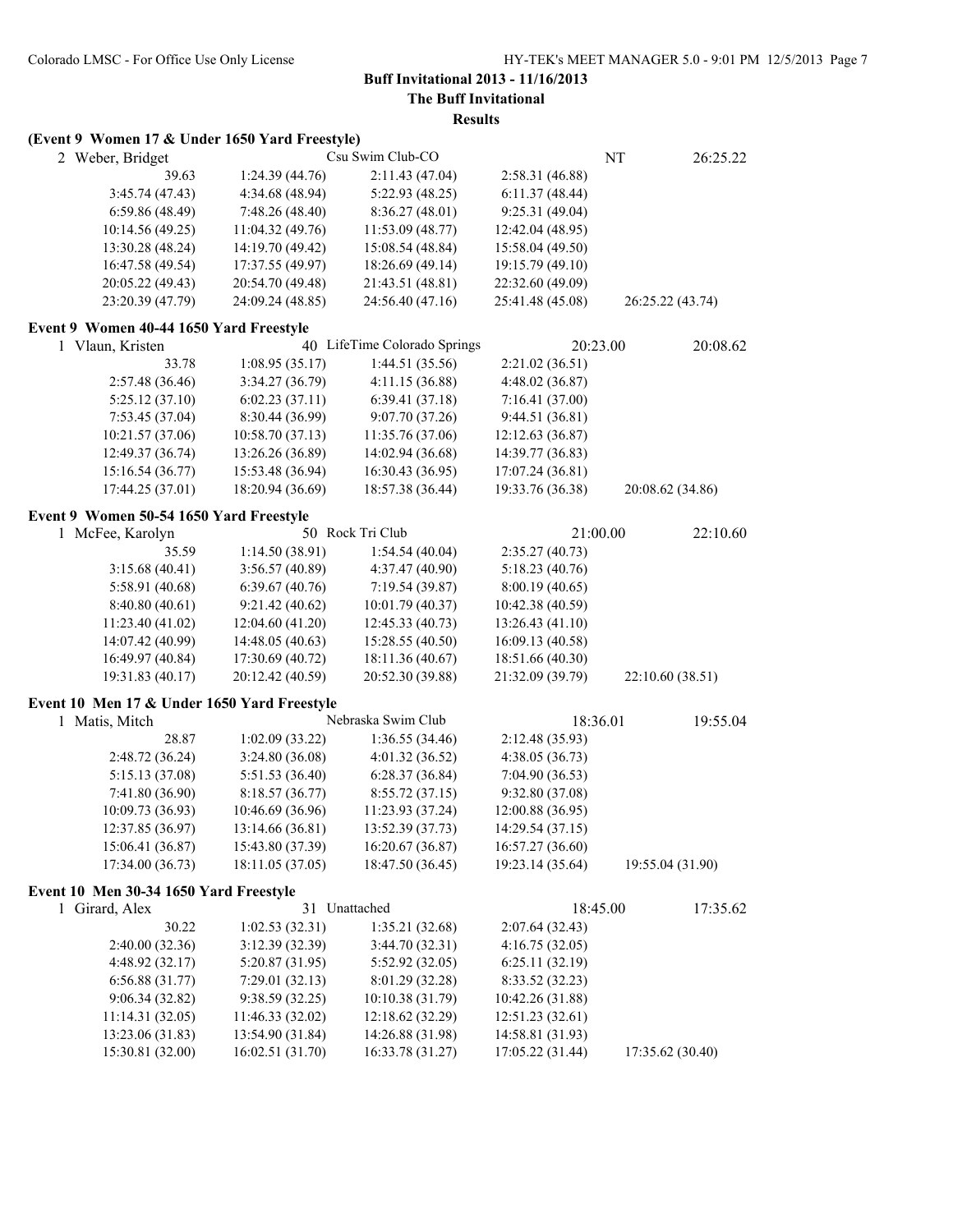**The Buff Invitational**

|  | (Event 10 Men 30-34 1650 Yard Freestyle) |  |
|--|------------------------------------------|--|
|  |                                          |  |

| 2 Batchelder, John                           |                  | 32 Foothills Masters Swim Team |                  | 24:00.00 | 22:45.70         |
|----------------------------------------------|------------------|--------------------------------|------------------|----------|------------------|
| 32.94                                        | 1:11.43 (38.49)  | 1:51.73(40.30)                 | 2:32.22 (40.49)  |          |                  |
| 3:13.68(41.46)                               | 3:53.71(40.03)   | 4:35.49 (41.78)                | 5:17.36(41.87)   |          |                  |
| 5:59.27(41.91)                               | 6:41.70(42.43)   | 7:23.56 (41.86)                | 8:05.64(42.08)   |          |                  |
| 8:47.10(41.46)                               | 9:29.28(42.18)   | 10:12.22 (42.94)               | 10:54.09 (41.87) |          |                  |
| 11:36.85 (42.76)                             | 12:19.45 (42.60) | 13:02.82 (43.37)               | 13:45.20 (42.38) |          |                  |
| 14:28.51 (43.31)                             | 15:10.57 (42.06) | 15:53.16 (42.59)               | 16:35.60 (42.44) |          |                  |
| 17:17.95 (42.35)                             | 17:59.05(41.10)  | 18:41.05 (42.00)               | 19:21.74 (40.69) |          |                  |
| 20:04.09 (42.35)                             | 20:45.52 (41.43) | 21:27.74 (42.22)               | 22:08.10 (40.36) |          | 22:45.70 (37.60) |
| Event 10 Men 40-44 1650 Yard Freestyle       |                  |                                |                  |          |                  |
| 1 Cruz, Eduardo                              |                  | 44 Thornton Masters            |                  | 22:00.00 | 21:12.75         |
| 36.06                                        | 1:14.84(38.78)   | 1:54.17(39.33)                 | 2:33.73 (39.56)  |          |                  |
| 3:11.51(37.78)                               | 3:50.80 (39.29)  | 4:30.50(39.70)                 | 5:09.64(39.14)   |          |                  |
| 5:49.06 (39.42)                              | 6:27.86(38.80)   | 7:06.47(38.61)                 | 7:44.33 (37.86)  |          |                  |
| 8:23.04 (38.71)                              | 9:02.27(39.23)   | 9:40.98 (38.71)                | 10:19.98 (39.00) |          |                  |
| 10:58.98 (39.00)                             | 11:37.75 (38.77) | 12:16.25 (38.50)               | 12:54.85 (38.60) |          |                  |
| 13:33.85 (39.00)                             | 14:12.68 (38.83) | 14:52.14 (39.46)               | 15:31.31 (39.17) |          |                  |
| 16:09.73 (38.42)                             | 16:47.73 (38.00) | 17:25.65 (37.92)               | 18:04.17 (38.52) |          |                  |
| 18:42.09 (37.92)                             | 19:19.32 (37.23) | 19:58.37 (39.05)               | 20:37.23 (38.86) |          | 21:12.75 (35.52) |
| Event 10 Men 50-54 1650 Yard Freestyle       |                  |                                |                  |          |                  |
| 1 Birnbaum, William                          |                  | 53 Pikes Peak Athletics        |                  | 27:00.00 | 28:36.83         |
| 42.89                                        | 1:29.89 (47.00)  | 2:19.38(49.49)                 | 3:09.77 (50.39)  |          |                  |
| 4:02.54(52.77)                               | 4:53.98 (51.44)  | 5:44.60(50.62)                 | 6:38.31(53.71)   |          |                  |
| 7:31.37 (53.06)                              | 8:23.14 (51.77)  | 9:17.08 (53.94)                | 10:09.94 (52.86) |          |                  |
| 11:02.27 (52.33)                             | 11:54.12 (51.85) | 12:47.73 (53.61)               | 13:39.22 (51.49) |          |                  |
| 14:33.81 (54.59)                             | 15:28.21 (54.40) | 16:21.68 (53.47)               | 17:13.90 (52.22) |          |                  |
| 18:06.52 (52.62)                             | 19:00.73 (54.21) | 19:53.68 (52.95)               | 20:46.43 (52.75) |          |                  |
| 21:39.93 (53.50)                             | 22:33.30 (53.37) | 23:24.87 (51.57)               | 24:18.67 (53.80) |          |                  |
| 25:11.52 (52.85)                             | 26:02.35 (50.83) | 26:54.44 (52.09)               | 27:45.99 (51.55) |          | 28:36.83 (50.84) |
| Event 10 Men 55-59 1650 Yard Freestyle       |                  |                                |                  |          |                  |
| 1 Heggy, Terry                               |                  | 58 Foothills Masters Swim Team |                  | 22:05.00 | 21:26.52         |
| 36.32                                        | 1:16.06(39.74)   | 1:55.95(39.89)                 | 2:35.58 (39.63)  |          |                  |
| 3:14.57(38.99)                               | 3:53.75(39.18)   | 4:32.75(39.00)                 | 5:11.79 (39.04)  |          |                  |
| 5:50.86 (39.07)                              | 6:29.71(38.85)   | 7:09.92 (40.21)                | 7:49.22 (39.30)  |          |                  |
| 8:28.45 (39.23)                              | 9:07.24 (38.79)  | 9:47.13 (39.89)                | 10:26.59 (39.46) |          |                  |
| 11:05.99 (39.40)                             | 11:45.46 (39.47) | 12:24.36 (38.90)               | 13:03.50 (39.14) |          |                  |
| 13:42.42 (38.92)                             | 14:21.27 (38.85) | 15:00.34 (39.07)               | 15:39.38 (39.04) |          |                  |
| 16:19.01 (39.63)                             | 16:58.04 (39.03) | 17:37.02 (38.98)               | 18:15.68 (38.66) |          |                  |
| 18:54.80 (39.12)                             | 19:33.04 (38.24) | 20:11.50 (38.46)               | 20:49.99 (38.49) |          | 21:26.52 (36.53) |
| Event 13 Women 17 & Under 100 Yard Butterfly |                  |                                |                  |          |                  |
| 1 Spaeth, Ellesse                            |                  | University of Colorado         |                  | 1:01.41  | 1:03.23          |
| 29.44                                        | 1:03.23(33.79)   |                                |                  |          |                  |
| 2 Gossett, Zoe                               |                  | University of Colorado         |                  | 1:03.13  | 1:05.70          |
| 30.41                                        | 1:05.70(35.29)   |                                |                  |          |                  |
| 3 Pappas, Brandy<br>32.07                    | 1:07.88(35.81)   | Nebraska Swim Club             |                  | 1:10.60  | 1:07.88          |
|                                              |                  | Nebraska Swim Club             |                  |          |                  |
| 4 Hensel, Angela                             |                  |                                |                  | 1:09.40  | 1:08.12          |
| 32.35                                        | 1:08.12(35.77)   |                                |                  |          |                  |
| 5 Birt, Brenna                               |                  | Metropolitan State University  |                  | 1:09.53  | 1:09.05          |
| 32.62                                        | 1:09.05(36.43)   |                                |                  |          |                  |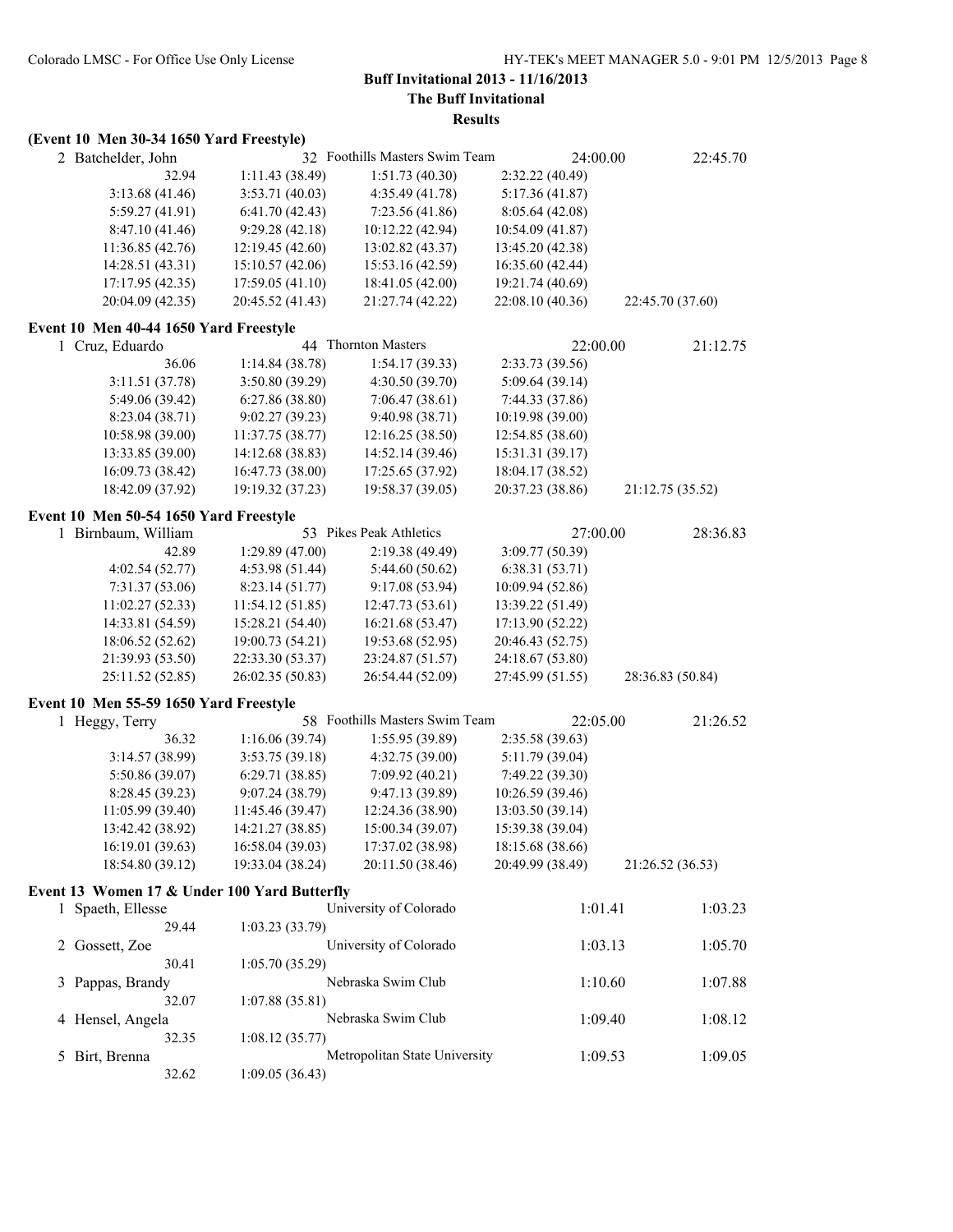**The Buff Invitational**

| (Event 13 Women 17 & Under 100 Yard Butterfly) |                                          |         |           |
|------------------------------------------------|------------------------------------------|---------|-----------|
| 6 Baesler, Amber                               | Nebraska Swim Club                       | 1:10.30 | 1:13.51   |
| 33.53                                          | 1:13.51(39.98)                           |         |           |
| 7 McCoy, Emily                                 | Nebraska Swim Club                       | 1:08.50 | 1:15.57   |
| 35.08                                          | 1:15.57(40.49)                           |         |           |
| Event 13 Women 25-29 100 Yard Butterfly        |                                          |         |           |
| 1 Hartman, Jenny                               | 28 Unattached                            | 1:10.00 | 1:10.33   |
| 32.68                                          | 1:10.33(37.65)                           |         |           |
| Event 14 Men 17 & Under 100 Yard Butterfly     |                                          |         |           |
| 1 Ung, Eric                                    | University of Colorado                   | 57.41   | 55.54     |
| 26.29                                          | 55.54 (29.25)                            |         |           |
| 2 Lagesse, Logan                               | Csu Swim Club-CO                         | NT      | 55.79     |
| 26.39                                          | 55.79 (29.40)                            |         |           |
| 3 Jamieson-Lucy, Thomas                        | University of Colorado                   | 56.12   | 56.05     |
| 26.11                                          | 56.05 (29.94)                            |         |           |
| 4 Katsiotis, Nick                              | University of Colorado                   | 59.69   | 57.97     |
| 27.11                                          | 57.97 (30.86)                            |         |           |
| 5 Monroy, Fernando                             | University of Colorado                   | 58.66   | 59.18     |
| 27.99                                          | 59.18 (31.19)                            |         |           |
| 6 Kennell, Carter                              | Nebraska Swim Club                       | 1:01.10 | 59.75     |
| 28.11                                          | 59.75 (31.64)                            |         |           |
| 7 Feller, Michael                              | University of Colorado                   | 59.31   | 1:01.49   |
| 28.21                                          | 1:01.49(33.28)<br>University of Colorado | 1:03.92 | 1:04.81   |
| 8 Young, Logan<br>30.13                        | 1:04.81(34.68)                           |         |           |
| 9 Komisarchik, David                           | University of Colorado                   | 1:09.11 | 1:04.86   |
| 29.68                                          | 1:04.86(35.18)                           |         |           |
| 10 Suleski, Kyle                               | University of Colorado                   | 1:05.92 | 1:05.01   |
| 30.01                                          | 1:05.01(35.00)                           |         |           |
| 11 Davis, Jack                                 | University of Colorado                   | 1:06.18 | 1:09.49   |
| 33.75                                          | 1:09.49(35.74)                           |         |           |
| 12 Green, Michael                              | University of Colorado                   | 1:05.62 | 1:11.81   |
| 33.31                                          | 1:11.81(38.50)                           |         |           |
| Event 14 Men 18-24 100 Yard Butterfly          |                                          |         |           |
| 1 Kimble, Cole                                 | 20 Colorado Mesa University Club-CO      | 56.00   | 57.87     |
| 26.93                                          | 57.87 (30.94)                            |         |           |
| 2 Finger, Eric S                               | 21 University of Colorado                | 56.69   | 58.26     |
| 27.81                                          | 58.26 (30.45)                            |         |           |
| 3 Glasgow, Jacob                               | 18 Colorado Mesa University Club-CO      | 53.00   | 58.55     |
| 26.83                                          | 58.55 (31.72)                            |         |           |
| 4 Callihan, Konstantin T                       | 20 Colorado Mesa University Club-CO      | 56.00   | 1:01.83   |
| 28.07                                          | 1:01.83(33.76)                           |         |           |
| Event 14 Men 25-29 100 Yard Butterfly          |                                          |         |           |
| 1 Graniyev, Doston                             | 26 University of Denver                  | 1:07.50 | 1:00.38   |
| 27.61                                          | 1:00.38(32.77)                           |         |           |
| --- Nemick, Greg                               | 26 Unattached                            | 57.00   | <b>NS</b> |
| Event 14 Men 30-34 100 Yard Butterfly          |                                          |         |           |
| 1 Christianson, Jon                            | 32 Squid Swim Team                       | 54.50   | 54.88     |
| 25.97                                          | 54.88 (28.91)                            |         |           |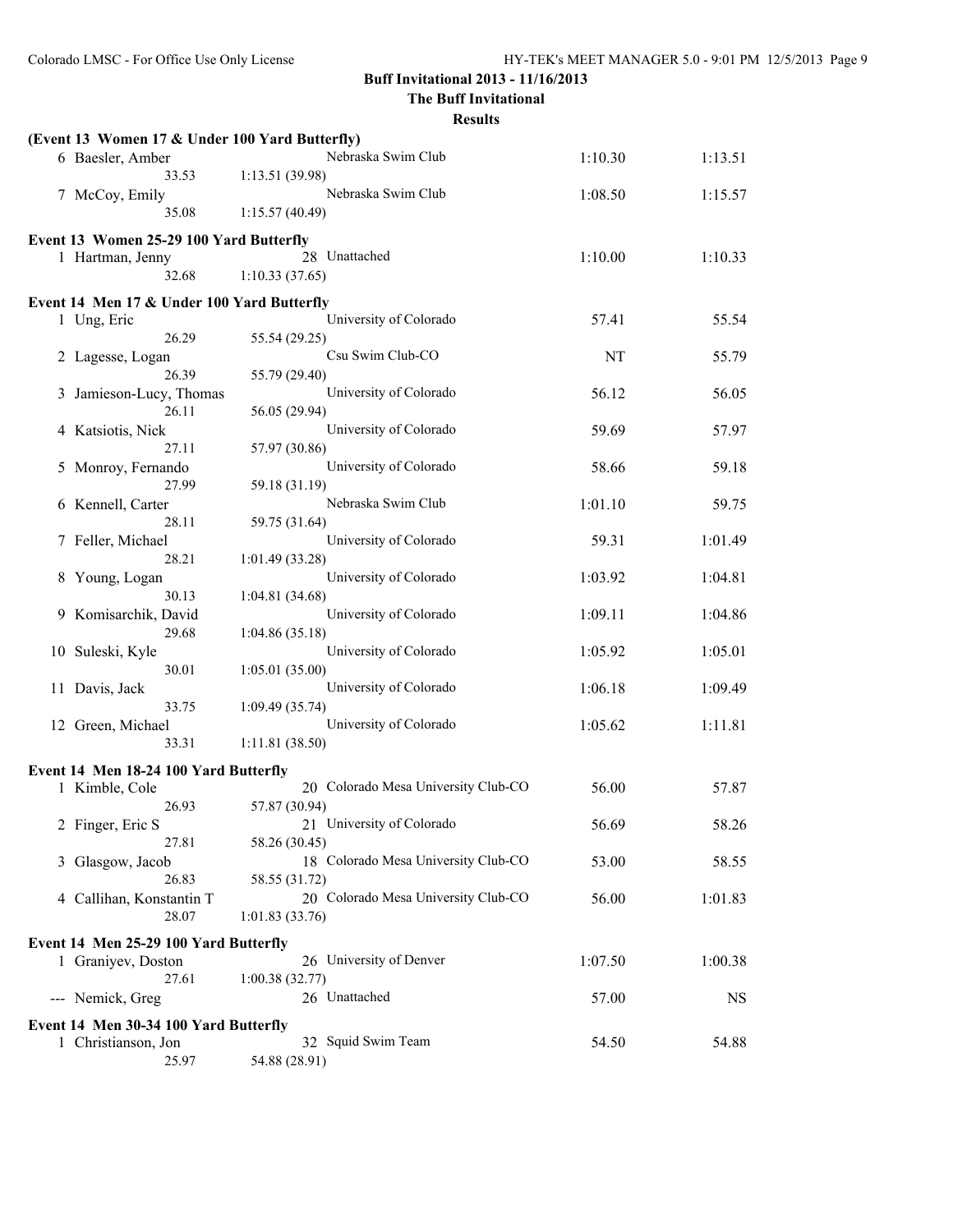**The Buff Invitational**

|                            | (Event 14 Men 30-34 100 Yard Butterfly)      |                                                  |           |           |
|----------------------------|----------------------------------------------|--------------------------------------------------|-----------|-----------|
|                            | 2 Batchelder, John<br>30.54                  | 32 Foothills Masters Swim Team<br>1:03.17(32.63) | 1:02.90   | 1:03.17   |
|                            |                                              |                                                  |           |           |
|                            | Event 15 Women 17 & Under 100 Yard Freestyle |                                                  |           |           |
|                            | 1 Booth, Kate                                | University of Colorado                           | 55.55     | 56.54     |
|                            | 27.05                                        | 56.54 (29.49)                                    |           |           |
|                            | 2 Bissert, Taylor                            | Nebraska Swim Club                               | 1:02.50   | 58.51     |
|                            | 28.27                                        | 58.51 (30.24)                                    |           |           |
| 3                          | Gossett, Alaina                              | University of Colorado                           | 58.41     | 58.88     |
|                            | 28.40                                        | 58.88 (30.48)                                    |           |           |
| 4                          | Bae, Alex                                    | Csu Swim Club-CO                                 | NT        | 59.92     |
|                            | 28.64                                        | 59.92 (31.28)                                    |           |           |
| 5                          | Burns, Georiga                               | University of Colorado                           | 59.41     | 1:00.24   |
|                            | 28.76                                        | 1:00.24(31.48)                                   |           |           |
| *6                         | Sinclair, Jordan                             | Csu Swim Club-CO                                 | <b>NT</b> | 1:00.69   |
|                            | 29.14                                        | 1:00.69(31.55)                                   |           |           |
| *6                         | Zabelski, Sasha                              | University of Colorado                           | 1:03.83   | 1:00.69   |
|                            | 28.62                                        | 1:00.69(32.07)                                   |           |           |
| 8                          | Michalak, Miranda                            | Nebraska Swim Club                               | 1:03.30   | 1:02.08   |
|                            | 29.08                                        | 1:02.08(33.00)                                   |           |           |
| 9.                         | Farberov, Anastasia                          | University of Colorado                           | 1:03.92   | 1:02.43   |
|                            | 30.09                                        | 1:02.43(32.34)                                   |           |           |
|                            | 10 Gilroy, Taylor                            | Nebraska Swim Club                               | 1:02.30   | 1:02.97   |
|                            | 30.49                                        | 1:02.97(32.48)                                   |           |           |
|                            | 11 Coonrod, Danielle                         | University of Colorado                           | 1:02.31   | 1:04.05   |
|                            | 30.42                                        | 1:04.05(33.63)                                   |           |           |
|                            | 12 Sisson, Shelbi                            | Nebraska Swim Club                               | 1:08.40   | 1:04.61   |
|                            | 29.42                                        | 1:04.61(35.19)                                   |           |           |
|                            | 13 Newkirk, Marie                            | University of Colorado                           | 1:04.52   | 1:05.07   |
|                            | 31.68                                        | 1:05.07(33.39)                                   |           |           |
|                            | 14 Chevalier, Elise                          | Csu Swim Club-CO                                 | NT        | 1:05.48   |
|                            | 30.78                                        | 1:05.48(34.70)                                   |           |           |
|                            | 15 Reyes, Daniela                            | Metropolitan State University                    | 1:11.56   | 1:05.65   |
|                            | 30.92                                        | 1:05.65(34.73)                                   |           |           |
|                            | 16 Buckley, Lauren                           | Csu Swim Club-CO                                 | NT        | 1:05.80   |
|                            | 29.71                                        | 1:05.80(36.09)                                   |           |           |
|                            | 17 Seinkbeil, Amsley                         | Nebraska Swim Club                               | 1:10.80   | 1:05.85   |
|                            | 31.29                                        | 1:05.85 (34.56)                                  |           |           |
|                            | 18 Goin, Molly                               | Nebraska Swim Club                               | 1:09.40   | 1:09.40   |
|                            | 32.95                                        | 1:09.40(36.45)                                   |           |           |
|                            | 19 Crimmins, Estelle                         | University of Colorado                           | 1:07.52   | 1:11.87   |
|                            | 35.28                                        | 1:11.87(36.59)                                   |           |           |
|                            | 20 Carlson, Jennifer                         | Nebraska Swim Club                               | 1:10.40   | 1:13.13   |
|                            | 21 McCoy, Emily                              | Nebraska Swim Club                               | 1:05.90   | 1:13.31   |
|                            | 34.20                                        | 1:13.31(39.11)                                   |           |           |
|                            | 22 Herron, Jolena                            | Csu Swim Club-CO                                 | NT        | 1:16.14   |
|                            | 36.01                                        | 1:16.14(40.13)<br>University of Colorado         |           |           |
|                            | 23 Montross, Emma                            |                                                  | 1:15.14   | 1:16.15   |
|                            | 36.96                                        | 1:16.15(39.19)<br>Nebraska Swim Club             | 1:07.40   |           |
| $\qquad \qquad \text{---}$ | Almquist, Taylor                             |                                                  |           | <b>NS</b> |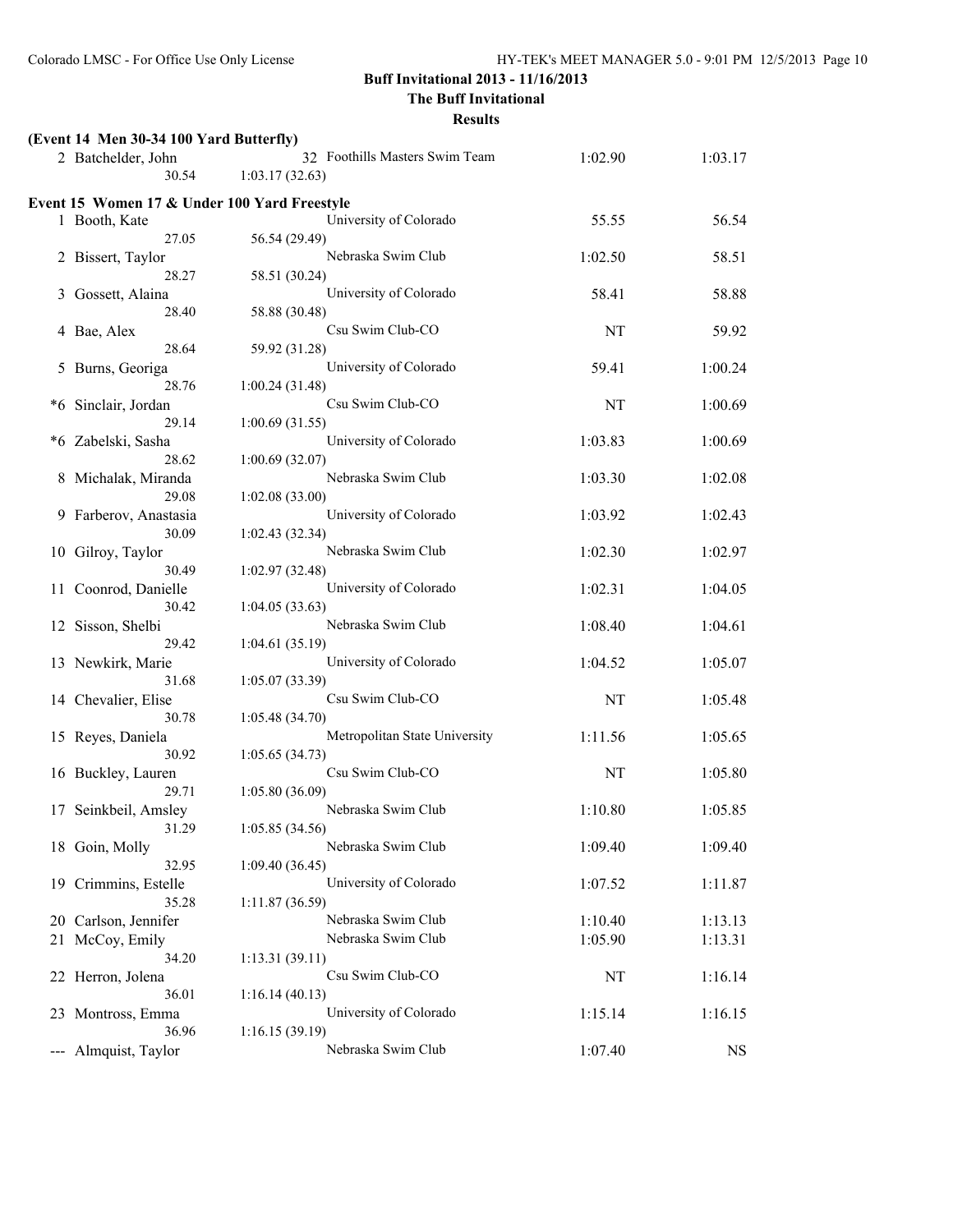**The Buff Invitational**

|   | Event 15 Women 18-24 100 Yard Freestyle    |                                             |         |         |
|---|--------------------------------------------|---------------------------------------------|---------|---------|
|   | 1 Mraule, Stephanie                        | 22 Colorado Mesa University Club-CO         | 58.00   | 59.63   |
|   | 28.57                                      | 59.63 (31.06)                               |         |         |
|   | 2 Odiorne, Kaite                           | 20 Unattached                               | 58.50   | 1:04.50 |
|   | 30.50                                      | 1:04.50(34.00)                              |         |         |
|   | --- Holton, Erika                          | 21 Unattached                               | 1:15.00 | NS.     |
|   | Event 15 Women 25-29 100 Yard Freestyle    |                                             |         |         |
|   | 1 Hartman, Jenny                           | 28 Unattached                               | 1:00.00 | 1:01.83 |
|   | 29.10                                      | 1:01.83(32.73)                              |         |         |
|   | --- Laing, Heather                         | 28 Lakewood Dawgs                           | NT      | NS      |
|   | Event 15 Women 30-34 100 Yard Freestyle    |                                             |         |         |
|   | 1 Abell, Amanda                            | 32 Greenwood Athletic Masters               | NT      | 1:09.14 |
|   | 32.95                                      | 1:09.14(36.19)                              |         |         |
|   |                                            |                                             |         |         |
|   | Event 15 Women 35-39 100 Yard Freestyle    |                                             |         |         |
|   | 1 Beard, Melanie<br>30.21                  | 36 Sierra Nevada Masters<br>1:03.20 (32.99) | 1:02.10 | 1:03.20 |
|   | 2 Reinhandt, Jessica                       | 37 Greenwood Athletic Masters               | NT      | 1:11.30 |
|   | 34.48                                      | 1:11.30(36.82)                              |         |         |
|   |                                            |                                             |         |         |
|   | Event 15 Women 40-44 100 Yard Freestyle    |                                             |         |         |
|   | 1 Bendell, Jennifer                        | 42 Greenwood Athletic Masters               | NT      | 1:35.30 |
|   | 45.90                                      | 1:35.30(49.40)                              |         |         |
|   | Event 15 Women 45-49 100 Yard Freestyle    |                                             |         |         |
|   | 1 Thiker, Lisa                             | 47 Colorado Athletic Club                   | 1:04.60 | 1:07.24 |
|   | 31.51                                      | 1:07.24(35.73)                              |         |         |
|   | Event 15 Women 50-54 100 Yard Freestyle    |                                             |         |         |
|   | 1 Garnier, Kathy                           | 53 Colorado Athletic Club                   | 1:00.00 | 58.63   |
|   | 28.74                                      | 58.63 (29.89)                               |         |         |
|   | 2 Butler, Debra                            | 50 Greenwood Athletic Masters               | NT      | 1:12.03 |
|   | 35.25                                      | 1:12.03 (36.78)                             |         |         |
|   | 3 Whitman-Zai, Julie                       | 53 Rock Tri Club                            | 1:26.90 | 1:20.67 |
|   | 37.74                                      | 1:20.67(42.93)                              |         |         |
|   | Event 15 Women 55-59 100 Yard Freestyle    |                                             |         |         |
|   | 1 Kerr, Ann                                | 56 Greenwood Athletic Masters               | 1:20.00 | 1:18.10 |
|   | 38.08                                      | 1:18.10(40.02)                              |         |         |
|   | 2 Michael, Joyce                           | 56 LifeTime Colorado Springs                | 2:00.00 | 1:31.43 |
|   | 40.96                                      | 1:31.43(50.47)                              |         |         |
|   | Event 16 Men 17 & Under 100 Yard Freestyle |                                             |         |         |
|   | 1 Wilson, Michael                          | University of Colorado                      | 48.80   | 48.45   |
|   | 24.21                                      | 48.45 (24.24)                               |         |         |
|   | 2 McClinton, Jake                          | Nebraska Swim Club                          | 47.40   | 49.61   |
|   | 24.38                                      | 49.61 (25.23)                               |         |         |
| 3 | Moseman, Ryan                              | Metropolitan State University               | 54.00   | 51.77   |
|   | 24.79                                      | 51.77 (26.98)                               |         |         |
| 4 | Sanko, Mindaugas                           | Metropolitan State University               | 55.55   | 53.05   |
|   | 24.39                                      | 53.05 (28.66)                               |         |         |
| 5 | Jensen, Devin                              | Nebraska Swim Club                          | 51.57   | 53.16   |
|   | 25.27                                      | 53.16 (27.89)                               |         |         |
| 6 | Martinez, Abel                             | Metropolitan State University               | 57.00   | 53.56   |
|   | 25.58                                      | 53.56 (27.98)                               |         |         |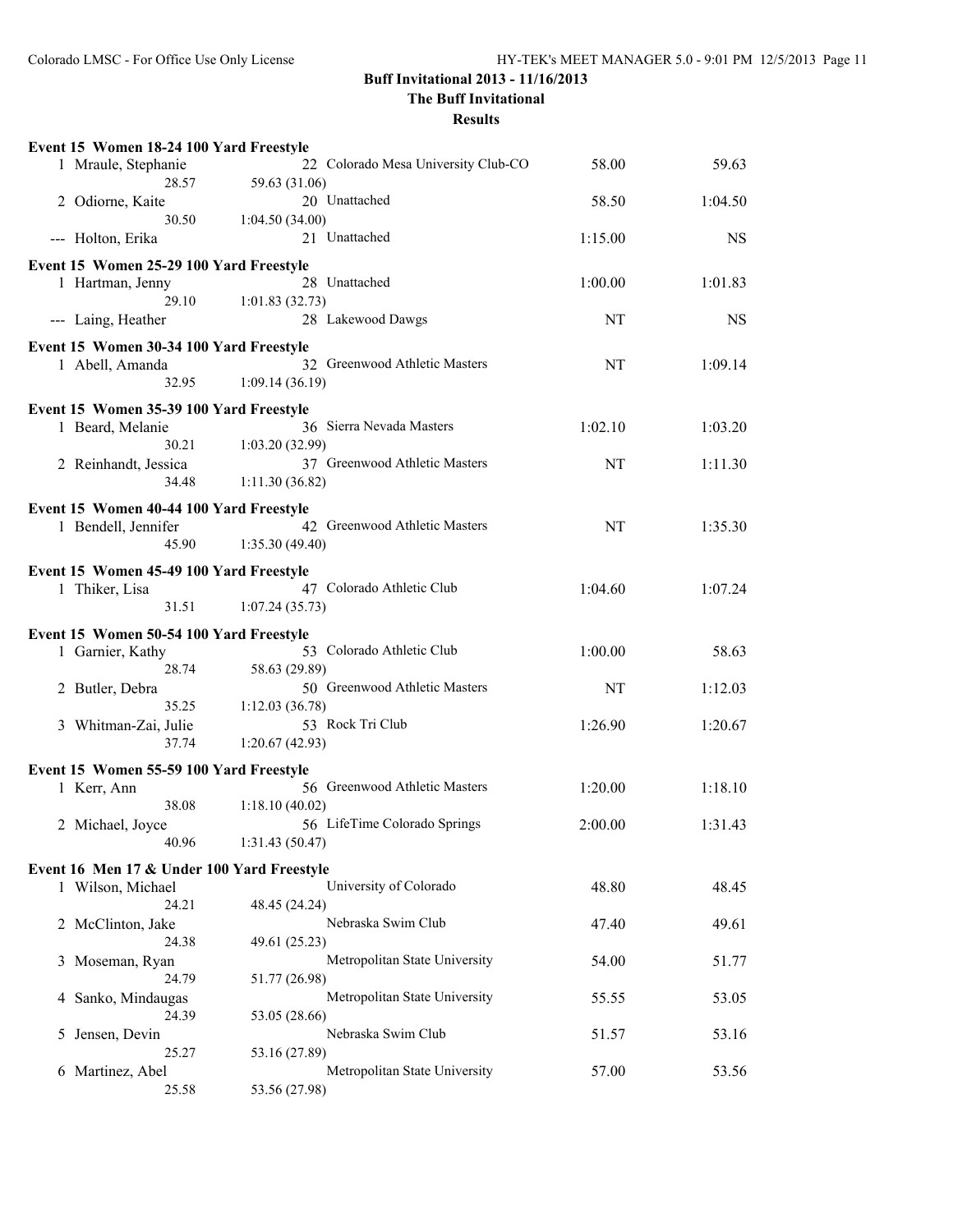**The Buff Invitational**

|   | (Event 16 Men 17 & Under 100 Yard Freestyle) |                                                      |         |           |
|---|----------------------------------------------|------------------------------------------------------|---------|-----------|
|   | 7 Dullea, Connor                             | University of Colorado                               | 54.69   | 53.81     |
|   | 25.36                                        | 53.81 (28.45)                                        |         |           |
| 8 | Blois, Stuart                                | Csu Swim Club-CO                                     | NT      | 55.07     |
|   | 26.34                                        | 55.07 (28.73)                                        |         |           |
| 9 | Krieger, Tyler                               | University of Colorado                               | 59.13   | 55.16     |
|   | 25.43                                        | 55.16 (29.73)<br>University of Colorado              | 58.41   | 55.96     |
|   | 10 Longton, Ryan<br>26.51                    | 55.96 (29.45)                                        |         |           |
|   | 11 Ziel, Kris                                | University of Colorado                               | 58.15   | 56.69     |
|   | 27.15                                        | 56.69 (29.54)                                        |         |           |
|   | 12 Stokoe, Robby                             | Csu Swim Club-CO                                     | NT      | 56.90     |
|   | 27.08                                        | 56.90 (29.82)                                        |         |           |
|   | 13 Jones, Dustin                             | University of Colorado                               | 1:00.01 | 57.74     |
|   | 27.09                                        | 57.74 (30.65)                                        |         |           |
|   | 14 Turner, Nick                              | Csu Swim Club-CO                                     | NT      | 59.54     |
|   | 28.36                                        | 59.54 (31.18)<br>University of Colorado              |         |           |
|   | 15 Krueger, Keith<br>29.71                   | 1:01.58(31.87)                                       | 1:05.72 | 1:01.58   |
|   | 16 Benke, Tyler                              | Csu Swim Club-CO                                     | NT      | 1:03.26   |
|   | 29.72                                        | 1:03.26(33.54)                                       |         |           |
|   | 17 Tisdale, Brandon                          | Metropolitan State University                        | 1:07.90 | 1:05.12   |
|   | 30.81                                        | 1:05.12(34.31)                                       |         |           |
|   | Event 16 Men 18-24 100 Yard Freestyle        |                                                      |         |           |
|   | 1 Letieres, Pedro                            | 19 Colorado Mesa University Club-CO                  | 49.50   | 50.43     |
|   | 24.65                                        | 50.43 (25.78)                                        |         |           |
|   | 2 Matthiessen, Jakob A                       | 21 Colorado Mesa University Club-CO                  | 51.00   | 51.13     |
|   | 25.06                                        | 51.13 (26.07)                                        |         |           |
|   | Drozda, Ryan                                 | 18 Colorado Mesa University Club-CO                  | 52.00   | 51.60     |
|   | 24.52                                        | 51.60 (27.08)                                        |         |           |
| 4 | Seuscheck, Shane<br>25.51                    | 21 Colorado Mesa University Club-CO                  | 50.00   | 52.92     |
| 5 | Kresge, Zack                                 | 52.92 (27.41)<br>18 Colorado Mesa University Club-CO | 51.50   | 54.72     |
|   | 26.02                                        | 54.72 (28.70)                                        |         |           |
| 6 | Adams, Taylor D                              | 22 Colorado Mesa University Club-CO                  | 53.50   | 56.39     |
|   | 26.25                                        | 56.39 (30.14)                                        |         |           |
|   | Moore, Sean                                  | 23 LifeTime Colorado Springs                         | 1:25.00 | <b>NS</b> |
|   | Event 16 Men 30-34 100 Yard Freestyle        |                                                      |         |           |
|   | 1 Parry, Joshua                              | 32 Unattached                                        | 1:20.00 | 1:10.38   |
|   | 35.49                                        | 1:10.38(34.89)                                       |         |           |
|   | Event 16 Men 35-39 100 Yard Freestyle        |                                                      |         |           |
|   | 1 O'Sullivan, Chris                          | 38 University of Denver                              | 52.00   | 50.38     |
|   | 24.07                                        | 50.38 (26.31)                                        |         |           |
|   | 2 Trinidad, RD                               | 35 Pikes Peak Athletics                              | 52.00   | 51.20     |
|   | 24.56                                        | 51.20 (26.64)                                        |         |           |
| 3 | Oines, Leif                                  | 37 Foothills Masters Swim Team                       | 55.10   | 56.77     |
|   | 27.87                                        | 56.77 (28.90)                                        |         |           |
| 4 | Cain, David                                  | 35 Lafayette Masters                                 | 1:02.50 | 1:01.91   |
|   | 28.79                                        | 1:01.91(33.12)                                       |         |           |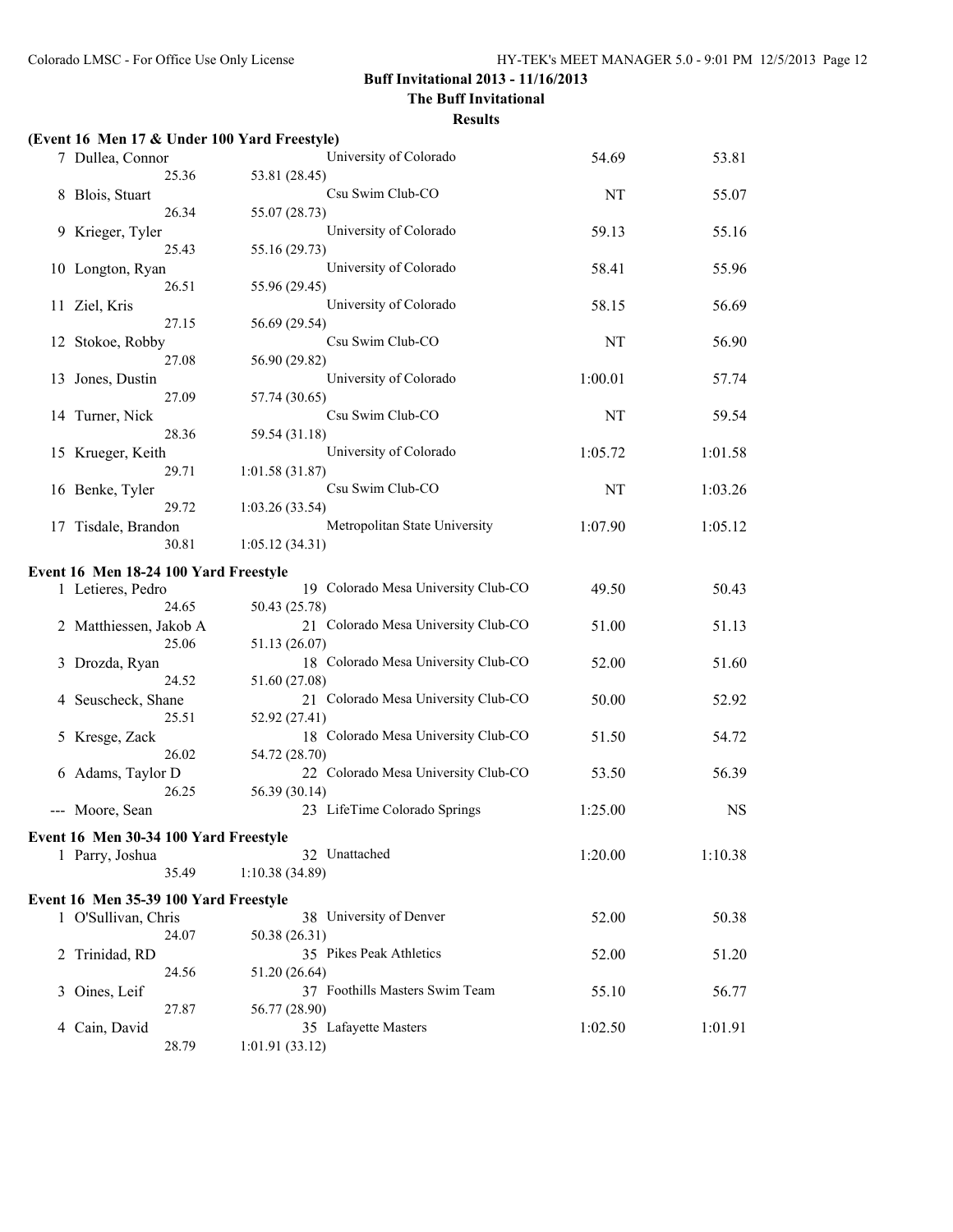**The Buff Invitational**

| Event 16 Men 40-44 100 Yard Freestyle        |                 |                                  |                 |                      |
|----------------------------------------------|-----------------|----------------------------------|-----------------|----------------------|
| 1 Slade, Shawn                               |                 | 44 Rock Tri Club                 | 1:10.00         | 1:03.23              |
| 30.17<br>1:03.23(33.06)                      |                 |                                  |                 |                      |
| 2 Wheeler, Simon                             | 40 Unattached   |                                  | 1:18.00         | 1:06.02              |
| 31.21                                        | 1:06.02(34.81)  |                                  |                 |                      |
| Event 16 Men 45-49 100 Yard Freestyle        |                 |                                  |                 |                      |
| 1 Lenneman, Tim                              |                 | 49 Foothills Masters Swim Team   |                 | 54.20<br>53.65       |
| 26.83                                        | 53.65 (26.82)   |                                  |                 |                      |
| --- Barringer, Rob                           | 48 Unattached   |                                  |                 | <b>NS</b><br>54.00   |
| Event 17 Women 17 & Under 500 Yard Freestyle |                 |                                  |                 |                      |
| 1 Sall, Ashleigh                             |                 | University of Colorado           | 5:45.52         | 5:39.12              |
| 29.41                                        | 1:02.01(32.60)  | 1:36.03(34.02)                   | 2:10.55 (34.52) |                      |
| 2:45.09 (34.54)                              | 3:19.74(34.65)  | 3:54.67(34.93)                   | 4:30.01 (35.34) |                      |
| 5:05.04(35.03)                               | 5:39.12 (34.08) |                                  |                 |                      |
| 2 Hensel, Angela                             |                 | Nebraska Swim Club               | 5:57.60         | 6:08.44              |
| 33.93                                        | 1:10.98(37.05)  | 1:48.25(37.27)                   | 2:26.49 (38.24) |                      |
| 3:03.27(36.78)                               | 3:40.59 (37.32) | 4:18.03 (37.44)                  | 4:55.43 (37.40) |                      |
| 5:32.85 (37.42)                              | 6:08.44(35.59)  |                                  |                 |                      |
| 3 Plummer, Mariah                            |                 | Metropolitan State University    | 6:26.17         | 6:13.21              |
| 33.23                                        | 1:10.67(37.44)  | 1:48.62(37.95)                   | 2:26.65(38.03)  |                      |
| 3:04.35 (37.70)                              | 3:43.66 (39.31) | 4:21.65(37.99)                   | 5:00.83 (39.18) |                      |
| 5:38.55 (37.72)                              | 6:13.21(34.66)  |                                  |                 |                      |
| 4 Castro, Ariana                             |                 | Metropolitan State University    |                 | <b>NT</b><br>6:18.62 |
| 31.87                                        | 1:08.03(36.16)  | 1:46.17(38.14)                   | 2:25.23 (39.06) |                      |
| 3:04.93 (39.70)                              | 3:44.47 (39.54) | 4:22.63(38.16)                   | 5:01.30 (38.67) |                      |
| 5:40.54 (39.24)                              | 6:18.62(38.08)  |                                  |                 |                      |
| 5 O'Neill, Sami                              |                 | Csu Swim Club-CO                 |                 | NT<br>6:22.29        |
| 34.08                                        | 1:12.30(38.22)  | 1:51.48(39.18)                   | 2:30.73 (39.25) |                      |
| 3:09.83(39.10)                               | 3:48.87 (39.04) | 4:28.28 (39.41)                  | 5:07.18 (38.90) |                      |
| 5:45.64 (38.46)                              | 6:22.29(36.65)  |                                  |                 |                      |
| 6 Tatro, Ocean                               |                 | University of Colorado           | 6:15.51         | 6:31.88              |
| 33.93                                        | 1:11.26(37.33)  | 1:50.12(38.86)                   | 2:29.65 (39.53) |                      |
| 3:09.50 (39.85)                              | 3:50.26(40.76)  | 4:30.69 (40.43)                  | 5:12.29(41.60)  |                      |
| 5:53.17 (40.88)                              | 6:31.88(38.71)  |                                  |                 |                      |
| 7 Dechant, Katheryn                          |                 | Metropolitan State University    | 7:05.40         | 6:57.51              |
| 36.82                                        | 1:17.52 (40.70) | 1:59.34(41.82)                   | 2:41.99(42.65)  |                      |
| 3:24.95 (42.96)                              | 4:08.11(43.16)  | 4:51.76(43.65)                   | 5:34.46 (42.70) |                      |
| 6:17.18(42.72)                               | 6:57.51(40.33)  |                                  |                 |                      |
| 8 Sitz, Lindsey                              |                 | Metropolitan State University    |                 | NT<br>7:45.14        |
| 39.16                                        | 1:23.39(44.23)  | 2:10.53(47.14)                   | 2:58.16(47.63)  |                      |
| 3:45.26(47.10)                               | 4:33.28 (48.02) | 5:21.23 (47.95)                  | 6:10.43(49.20)  |                      |
| 6:58.52(48.09)                               | 7:45.14(46.62)  |                                  |                 |                      |
| Event 17 Women 18-24 500 Yard Freestyle      |                 |                                  |                 |                      |
| --- Miller, Sydney R                         | 19.             | Colorado Mesa University Club-CO | 5:22.00         | <b>NS</b>            |
|                                              |                 |                                  |                 |                      |
| Event 17 Women 40-44 500 Yard Freestyle      |                 |                                  |                 |                      |
| 1 Vlaun, Kristen                             |                 | 40 LifeTime Colorado Springs     | 6:04.00         | 5:56.72              |
| 32.78                                        | 1:07.64(34.86)  | 1:43.37(35.73)                   | 2:19.55(36.18)  |                      |
| 2:56.13(36.58)                               | 3:32.69 (36.56) | 4:09.29(36.60)                   | 4:45.69(36.40)  |                      |
| 5:22.03(36.34)                               | 5:56.72 (34.69) |                                  |                 |                      |
| Event 17 Women 45-49 500 Yard Freestyle      |                 |                                  |                 |                      |
| --- Freund, Shelle                           |                 | 48 Colorado Athletic Club        | 6:40.00         | <b>NS</b>            |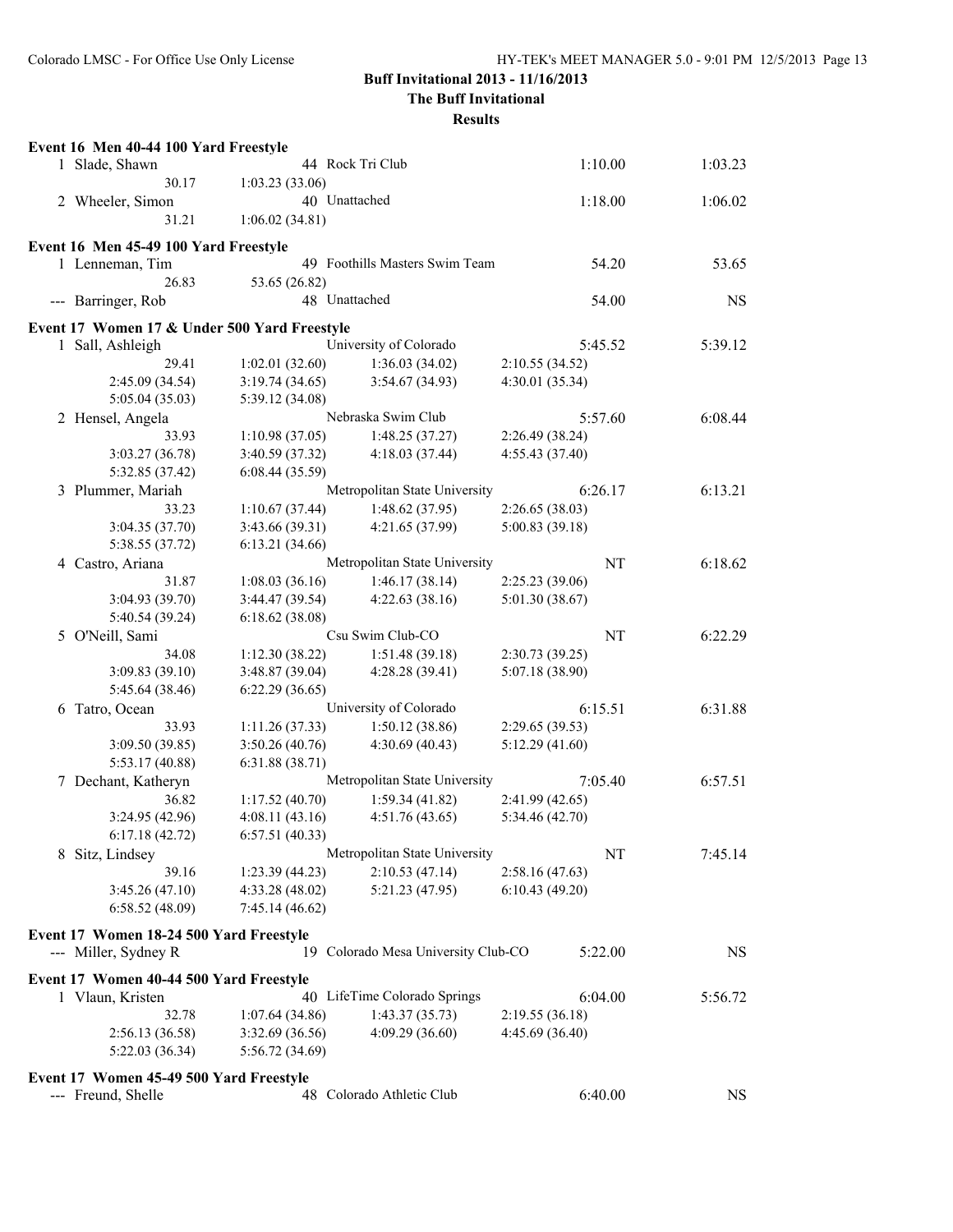### **The Buff Invitational**

| Event 17 Women 50-54 500 Yard Freestyle    |                 |                                     |                 |           |
|--------------------------------------------|-----------------|-------------------------------------|-----------------|-----------|
| 1 McFee, Karolyn                           |                 | 50 Rock Tri Club                    | 6:18.70         | 6:20.68   |
| 34.26                                      | 1:11.86(37.60)  | 1:50.07(38.21)                      | 2:28.42 (38.35) |           |
| 3:06.97(38.55)                             | 3:46.48(39.51)  | 4:25.33(38.85)                      | 5:04.68 (39.35) |           |
| 5:43.98 (39.30)                            | 6:20.68(36.70)  |                                     |                 |           |
| --- MacLaren, Kathleen                     |                 | 51 Walnut Creek Masters             | 6:14.90         | <b>NS</b> |
| Event 18 Men 17 & Under 500 Yard Freestyle |                 |                                     |                 |           |
| 1 Lazerus, Zane                            |                 | University of Colorado              | 5:25.12         | 5:24.22   |
| 27.87                                      | 58.62 (30.75)   | 1:30.55(31.93)                      | 2:02.98(32.43)  |           |
| 2:36.21(33.23)                             | 3:09.62(33.41)  | 3:43.29(33.67)                      | 4:16.93 (33.64) |           |
| 4:51.05(34.12)                             | 5:24.22(33.17)  |                                     |                 |           |
| 2 Young, Logan                             |                 | University of Colorado              | 5:20.41         | 5:26.79   |
| 29.01                                      | 1:01.02(32.01)  | 1:33.78(32.76)                      | 2:07.09(33.31)  |           |
| 2:40.35 (33.26)                            | 3:13.58(33.23)  | 3:47.15(33.57)                      | 4:21.00(33.85)  |           |
| 4:54.12(33.12)                             | 5:26.79(32.67)  |                                     |                 |           |
| 3 Ramey, Matt                              |                 | Metropolitan State University       | 5:55.00         | 5:38.13   |
| 30.77                                      | 1:04.07(33.30)  | 1:38.37(34.30)                      | 2:13.16 (34.79) |           |
| 2:47.98 (34.82)                            | 3:23.17(35.19)  | 3:57.43(34.26)                      | 4:31.30 (33.87) |           |
| 5:05.18 (33.88)                            | 5:38.13 (32.95) |                                     |                 |           |
| 4 Davis, Jack                              |                 | University of Colorado              | 6:00.66         | 6:10.02   |
| 33.03                                      | 1:11.61(38.58)  | 1:50.38(38.77)                      | 2:28.70 (38.32) |           |
| 3:06.59 (37.89)                            | 3:44.73(38.14)  | 4:22.86(38.13)                      | 5:00.25 (37.39) |           |
| 5:36.91 (36.66)                            | 6:10.02(33.11)  |                                     |                 |           |
| 5 Matis, Mitch                             |                 | Nebraska Swim Club                  | 5:38.20         | 6:14.02   |
| 24.53                                      | 1:05.70(41.17)  | 1:46.18(40.48)                      | 2:24.27 (38.09) |           |
| 3:04.29(40.02)                             | 3:43.43(39.14)  | 4:21.72(38.29)                      | 4:59.34(37.62)  |           |
| 5:37.45(38.11)                             | 6:14.02(36.57)  |                                     |                 |           |
| Event 18 Men 18-24 500 Yard Freestyle      |                 |                                     |                 |           |
| 1 Pool, Griff                              |                 | 21 Colorado Mesa University Club-CO | NT              | 5:19.91   |
| 28.20                                      | 59.27 (31.07)   | 1:31.07(31.80)                      | 2:03.51 (32.44) |           |
| 2:35.70 (32.19)                            | 3:08.61(32.91)  | 3:41.48(32.87)                      | 4:14.79 (33.31) |           |
| 4:47.46 (32.67)                            | 5:19.91 (32.45) |                                     |                 |           |
| 2 Kimble, Cole                             |                 | 20 Colorado Mesa University Club-CO | 5:00.00         | 5:20.46   |
| 28.98                                      | 1:00.87(31.89)  | 1:33.79(32.92)                      | 2:06.63(32.84)  |           |
| 2:39.54 (32.91)                            | 3:12.05(32.51)  | 3:44.63(32.58)                      | 4:16.84(32.21)  |           |
| 4:48.82 (31.98)                            | 5:20.46(31.64)  |                                     |                 |           |
| Event 18 Men 25-29 500 Yard Freestyle      |                 |                                     |                 |           |
| --- Nemick, Greg                           | 26 Unattached   |                                     | 6:00.00         | <b>NS</b> |
| Event 18 Men 30-34 500 Yard Freestyle      |                 |                                     |                 |           |
| 1 Girard, Alex                             | 31 Unattached   |                                     | 5:10.00         | 4:58.68   |
| 28.32                                      | 58.75 (30.43)   | 1:29.30(30.55)                      | 2:00.08 (30.78) |           |
| 2:29.94 (29.86)                            | 3:00.00(30.06)  | 3:30.07 (30.07)                     | 4:00.45 (30.38) |           |
| 4:29.46(29.01)                             | 4:58.68 (29.22) |                                     |                 |           |
| Event 18 Men 40-44 500 Yard Freestyle      |                 |                                     |                 |           |
| 1 Cruz, Eduardo                            |                 | 44 Thornton Masters                 | 6:08.00         | 6:03.20   |
| 34.42                                      | 1:10.37(35.95)  | 1:46.57(36.20)                      | 2:22.71(36.14)  |           |
| 2:59.02(36.31)                             | 3:35.43(36.41)  | 4:12.12 (36.69)                     | 4:49.29(37.17)  |           |
| 5:26.61 (37.32)                            | 6:03.20 (36.59) |                                     |                 |           |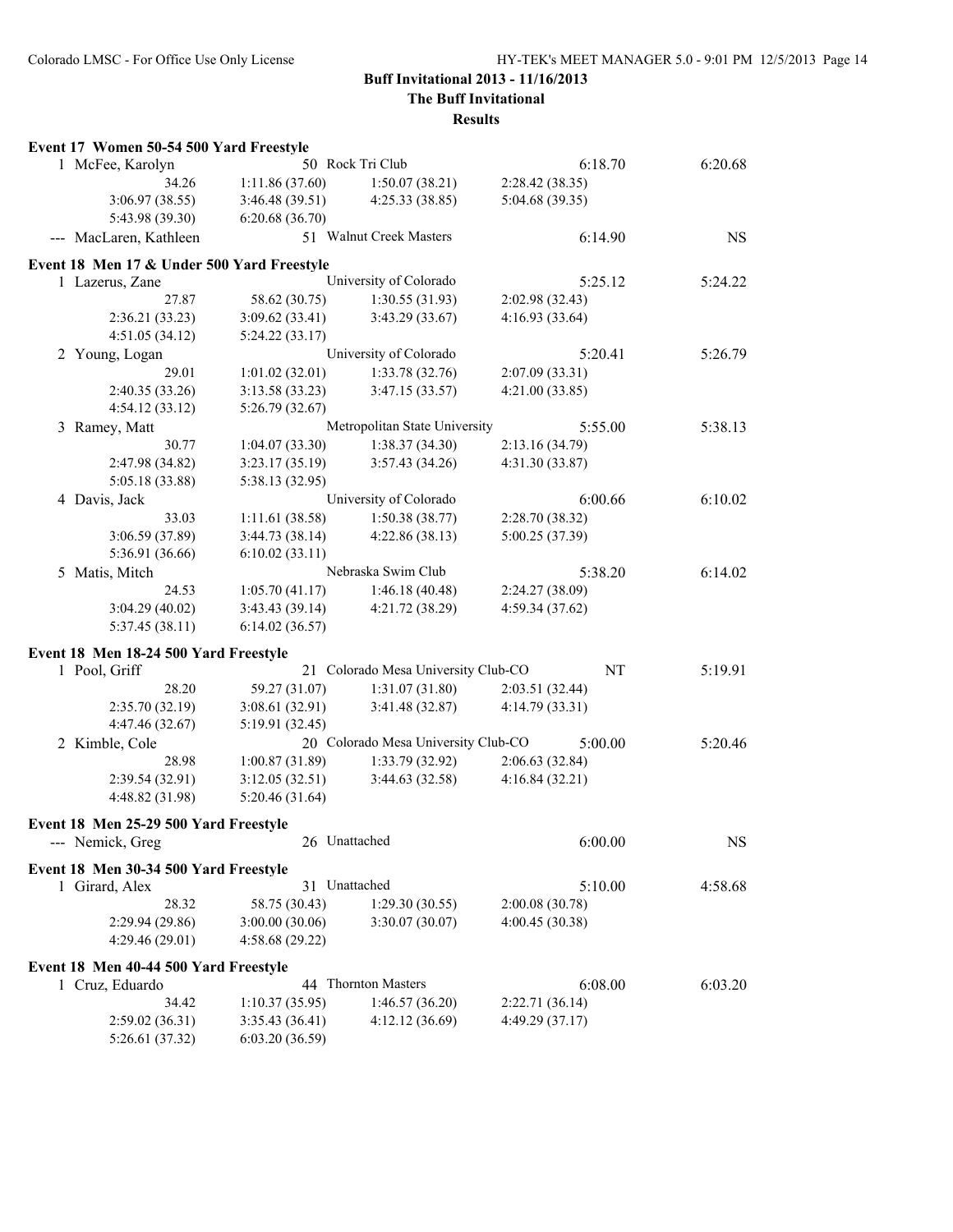**The Buff Invitational**

|   | Event 18 Men 55-59 500 Yard Freestyle         |                 |                                     |                 |         |
|---|-----------------------------------------------|-----------------|-------------------------------------|-----------------|---------|
|   | 1 Heggy, Terry                                |                 | 58 Foothills Masters Swim Team      | 6:14.90         | 6:18.61 |
|   | 35.92                                         | 1:15.33(39.41)  | 1:54.02(38.69)                      | 2:33.06 (39.04) |         |
|   | 3:11.86 (38.80)                               | 3:50.56(38.70)  | 4:28.62(38.06)                      | 5:06.86 (38.24) |         |
|   | 5:43.80 (36.94)                               | 6:18.61(34.81)  |                                     |                 |         |
|   | Event 21 Women 17 & Under 100 Yard Backstroke |                 |                                     |                 |         |
|   | 1 Gossett, Alaina                             |                 | University of Colorado              | 1:02.67         | 1:04.12 |
|   | 31.58                                         | 1:04.12(32.54)  |                                     |                 |         |
|   | 2 Larson, Courtney                            |                 | Csu Swim Club-CO                    | NT              | 1:04.60 |
|   | 31.51                                         | 1:04.60(33.09)  |                                     |                 |         |
| 3 | Coonrod, Danielle                             |                 | University of Colorado              | 1:09.52         | 1:10.67 |
|   | 33.98                                         | 1:10.67(36.69)  |                                     |                 |         |
| 4 | Sinclair, Jordan                              |                 | Csu Swim Club-CO                    | NT              | 1:11.45 |
|   | 34.87                                         | 1:11.45(36.58)  |                                     |                 |         |
| 5 | Sall, Ashleigh                                |                 | University of Colorado              | 1:07.25         | 1:11.64 |
|   | 32.80                                         | 1:11.64(38.84)  |                                     |                 |         |
| 6 | Daugherty, Cara                               |                 | University of Colorado              | 1:12.47         | 1:11.95 |
|   | 34.83                                         | 1:11.95(37.12)  |                                     |                 |         |
|   | Newkirk, Marie                                |                 | University of Colorado              | 1:10.51         | 1:12.63 |
|   | 35.15                                         | 1:12.63(37.48)  |                                     |                 |         |
| 8 | Castro, Ariana                                |                 | Metropolitan State University       | 1:15.30         | 1:12.67 |
|   | 35.28                                         | 1:12.67(37.39)  |                                     |                 |         |
| 9 | Crimmins, Estelle                             |                 | University of Colorado              | 1:16.62         | 1:18.92 |
|   | 38.07                                         | 1:18.92(40.85)  |                                     |                 |         |
|   | 10 MacDonald, Mackenzie                       |                 | Nebraska Swim Club                  | 1:19.50         | 1:21.22 |
|   | 39.34                                         | 1:21.22 (41.88) |                                     |                 |         |
|   | 11 Tucker, Sarah                              |                 | Nebraska Swim Club                  | 1:21.40         | 1:21.32 |
|   | 38.82                                         | 1:21.32(42.50)  | Nebraska Swim Club                  |                 |         |
|   | 12 Seinkbeil, Amsley<br>39.11                 | 1:21.50(42.39)  |                                     | 1:24.50         | 1:21.50 |
|   |                                               |                 | Metropolitan State University       | 1:22.89         | 1:22.78 |
|   | 13 Reyes, Daniela<br>39.15                    | 1:22.78(43.63)  |                                     |                 |         |
|   | 14 Bostic, Brynna                             |                 | University of Colorado              | 1:15.82         | 1:26.02 |
|   | 40.63                                         | 1:26.02(45.39)  |                                     |                 |         |
|   | 15 Sitz, Lindsey                              |                 | Metropolitan State University       | NT              | 1:27.30 |
|   | 42.22                                         | 1:27.30(45.08)  |                                     |                 |         |
|   |                                               |                 |                                     |                 |         |
|   | Event 21 Women 18-24 100 Yard Backstroke      |                 |                                     |                 |         |
|   | 1 Wagner, Karli                               |                 | 19 Colorado Mesa University Club-CO | 1:10.00         | 1:05.35 |
|   | 31.76<br>2 Anderson, Tora S                   | 1:05.35(33.59)  | 21 Colorado Mesa University Club-CO | NT              | 1:07.78 |
|   | 32.40                                         | 1:07.78(35.38)  |                                     |                 |         |
| 3 | Bender, Kieran                                |                 | 21 Colorado Mesa University Club-CO | 1:12.00         | 1:09.32 |
|   | 33.57                                         | 1:09.32(35.75)  |                                     |                 |         |
|   |                                               |                 |                                     |                 |         |
|   | Event 21 Women 30-34 100 Yard Backstroke      |                 |                                     |                 |         |
|   | 1 Abell, Amanda                               |                 | 32 Greenwood Athletic Masters       | NT              | 1:20.05 |
|   | 37.86                                         | 1:20.05(42.19)  |                                     |                 |         |
|   | Event 21 Women 35-39 100 Yard Backstroke      |                 |                                     |                 |         |
|   | 1 Reinhandt, Jessica                          |                 | 37 Greenwood Athletic Masters       | NT              | 1:27.07 |
|   | 42.15                                         | 1:27.07(44.92)  |                                     |                 |         |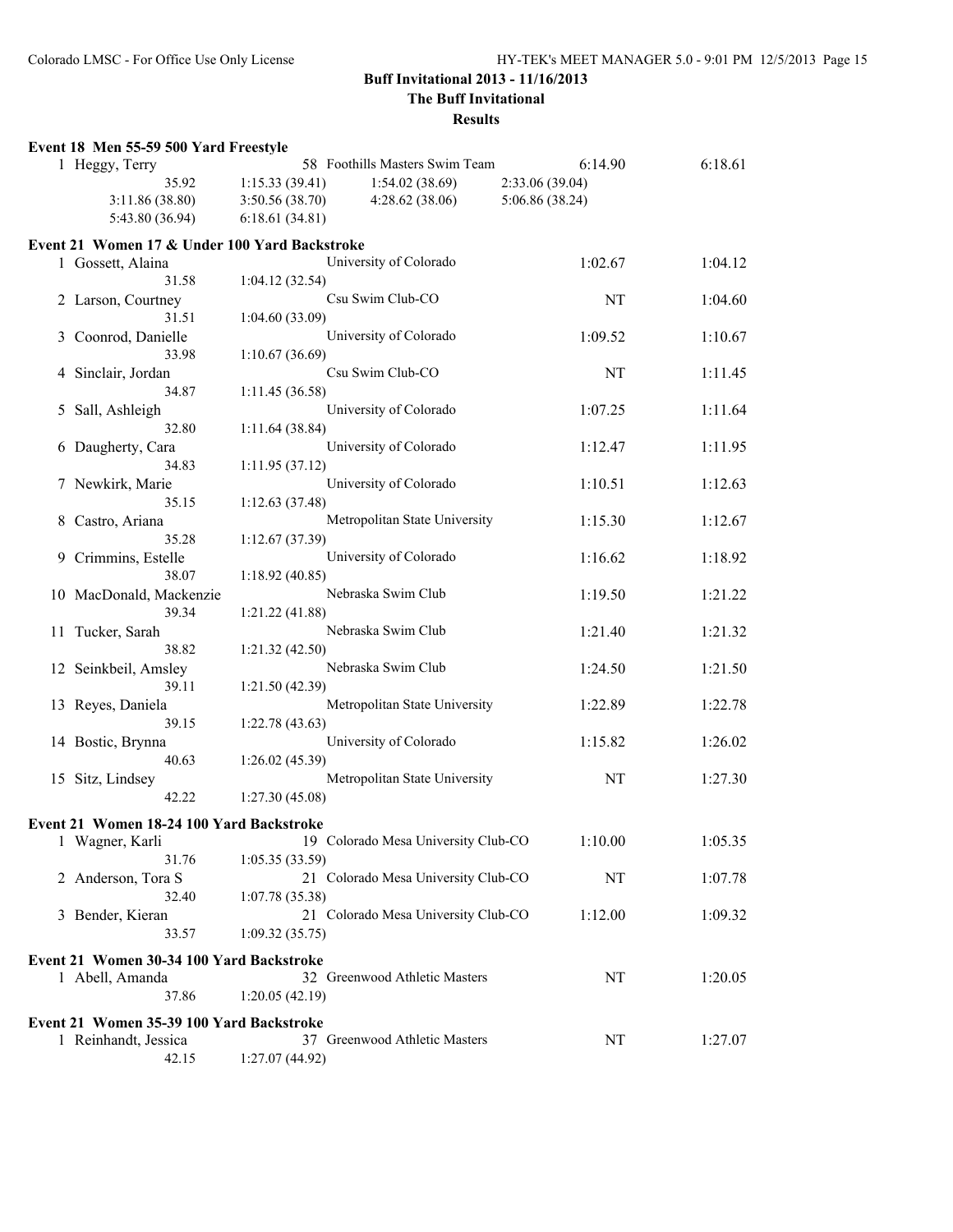### **The Buff Invitational**

|   | Event 21 Women 45-49 100 Yard Backstroke                        |                                                 |         |           |
|---|-----------------------------------------------------------------|-------------------------------------------------|---------|-----------|
|   | 1 Freund, Shelle                                                | 48 Colorado Athletic Club                       | 1:12.00 | 1:10.14   |
|   | 34.10                                                           | 1:10.14(36.04)                                  |         |           |
|   | Event 21 Women 55-59 100 Yard Backstroke                        |                                                 |         |           |
|   | 1 Kerr, Ann                                                     | 56 Greenwood Athletic Masters                   | 1:50.00 | 1:27.90   |
|   | 42.89                                                           | 1:27.90(45.01)                                  |         |           |
|   | 2 Michael, Joyce                                                | 56 LifeTime Colorado Springs                    | 2:25.00 | 1:51.93   |
|   | 50.50                                                           | 1:51.93(1:01.43)                                |         |           |
|   | Event 22 Men 17 & Under 100 Yard Backstroke                     |                                                 |         |           |
|   | 1 Anderson, Lars                                                | University of Colorado                          | 57.52   | 57.59     |
|   | 27.85                                                           | 57.59 (29.74)                                   |         |           |
|   | 2 Rejvani, Alex                                                 | University of Colorado                          | 57.67   | 58.33     |
|   | 28.58                                                           | 58.33 (29.75)                                   |         |           |
|   | 3 Brown, Xavier<br>29.45                                        | Metropolitan State University<br>1:01.61(32.16) | 1:01.00 | 1:01.61   |
|   | 4 Lazerus, Zane                                                 | University of Colorado                          | 58.52   | 1:02.28   |
|   | 30.11                                                           | 1:02.28(32.17)                                  |         |           |
| 5 | Suleski, Kyle                                                   | University of Colorado                          | 1:07.21 | 1:05.56   |
|   | 31.29                                                           | 1:05.56(34.27)                                  |         |           |
|   | 6 Eaman, Andy                                                   | University of Colorado                          | 1:03.11 | 1:05.73   |
|   | 31.92                                                           | 1:05.73(33.81)                                  |         |           |
| 7 | Turner, Nick                                                    | Csu Swim Club-CO                                | NT      | 1:07.29   |
|   | 32.75                                                           | 1:07.29(34.54)                                  |         |           |
| 8 | Green, Michael                                                  | University of Colorado                          | 1:03.61 | 1:07.37   |
|   | 33.30                                                           | 1:07.37(34.07)                                  |         |           |
|   | 9 Kennell, Carter                                               | Nebraska Swim Club                              | 1:03.60 | 1:09.09   |
|   | 33.07<br>10 Benke, Tyler                                        | 1:09.09(36.02)<br>Csu Swim Club-CO              | NT      | 1:10.27   |
|   | 34.11                                                           | 1:10.27(36.16)                                  |         |           |
|   | 11 Alexander, Ethan                                             | University of Colorado                          | 1:15.76 | 1:12.52   |
|   | 35.32                                                           | 1:12.52(37.20)                                  |         |           |
|   |                                                                 |                                                 |         |           |
|   | Event 22 Men 18-24 100 Yard Backstroke<br>1 Spencer, Cody       | 22 Colorado Mesa University Club-CO             | 56.00   | 57.98     |
|   | 27.97                                                           | 57.98 (30.01)                                   |         |           |
|   | 2 Adams, Taylor D                                               | 22 Colorado Mesa University Club-CO             | 59.00   | 59.59     |
|   | 28.85                                                           | 59.59 (30.74)                                   |         |           |
|   | 3 Drozda, Ryan                                                  | 18 Colorado Mesa University Club-CO             | 59.00   | 1:00.89   |
|   | 29.58                                                           | 1:00.89(31.31)                                  |         |           |
|   | 4 Bell, Chris M                                                 | 21 Colorado Mesa University Club-CO             | 1:10.00 | 1:04.65   |
|   | 30.95                                                           | 1:04.65(33.70)                                  |         |           |
|   | --- Kresge, Zack                                                | 18 Colorado Mesa University Club-CO             | 1:03.80 | NS        |
|   | Event 22 Men 30-34 100 Yard Backstroke<br>--- Christianson, Jon | 32 Squid Swim Team                              | 59.00   | <b>NS</b> |
|   | Event 22 Men 35-39 100 Yard Backstroke                          |                                                 |         |           |
|   | 1 O'Sullivan, Chris                                             | 38 University of Denver                         | 56.00   | 54.49     |
|   | 26.10                                                           | 54.49 (28.39)                                   |         |           |
|   | 2 Oines, Leif                                                   | 37 Foothills Masters Swim Team                  | 1:11.00 | 1:09.94   |
|   | 34.47                                                           | 1:09.94(35.47)                                  |         |           |
| 3 | Cain, David                                                     | 35 Lafayette Masters                            | 1:15.00 | 1:16.28   |
|   | 37.19                                                           | 1:16.28 (39.09)                                 |         |           |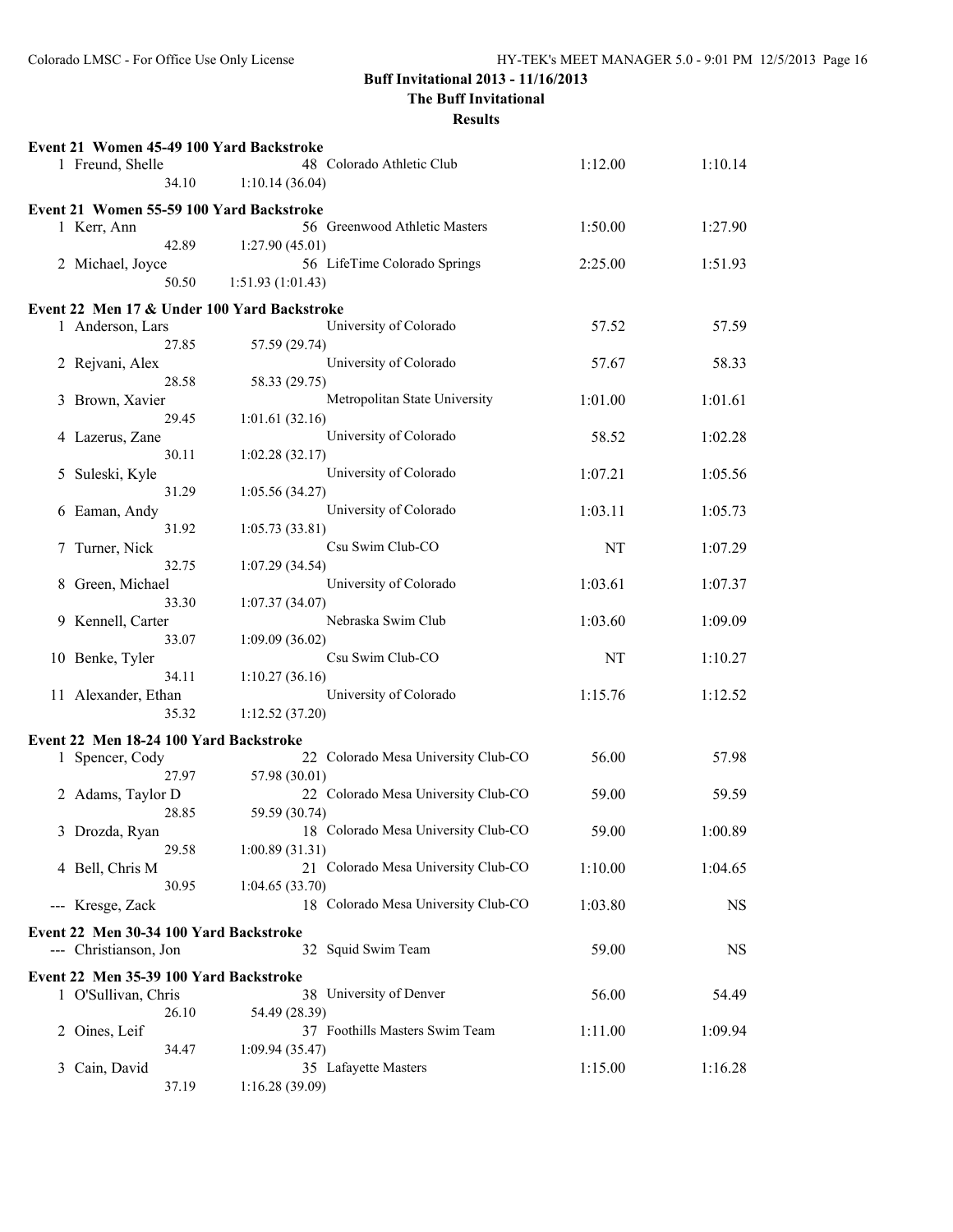**The Buff Invitational**

|   | Event 22 Men 45-49 100 Yard Backstroke<br>--- Barringer, Rob | 48 Unattached                                   | 1:04.00 | <b>NS</b> |
|---|--------------------------------------------------------------|-------------------------------------------------|---------|-----------|
|   | Event 22 Men 65-69 100 Yard Backstroke<br>--- Carney, Kent   | 66 Unattached                                   | 1:16.00 | <b>NS</b> |
|   |                                                              | Event 23 Women 17 & Under 100 Yard Breaststroke |         |           |
|   | 1 Bissert, Taylor                                            | Nebraska Swim Club                              | 1:13.80 | 1:15.17   |
|   | 36.36                                                        | 1:15.17(38.81)                                  |         |           |
|   | 2 Wilson, Casey                                              | University of Colorado                          | 1:15.25 | 1:16.10   |
|   | 36.48                                                        | 1:16.10(39.62)                                  |         |           |
| 3 | Baesler, Amber<br>35.67                                      | Nebraska Swim Club                              | 1:12.60 | 1:16.32   |
|   | 4 Pappas, Brandy                                             | 1:16.32(40.65)<br>Nebraska Swim Club            | 1:18.40 | 1:16.74   |
|   | 36.43                                                        | 1:16.74(40.31)                                  |         |           |
| 5 | Daugherty, Cara                                              | University of Colorado                          | 1:16.98 | 1:18.12   |
|   | 37.07                                                        | 1:18.12(41.05)                                  |         |           |
| 6 | Chevalier, Elise                                             | Csu Swim Club-CO                                | NT      | 1:23.46   |
|   | 39.91                                                        | 1:23.46(43.55)                                  |         |           |
|   | 7 Dechant, Katheryn                                          | Metropolitan State University                   | 1:24.93 | 1:24.50   |
|   | 39.31                                                        | 1:24.50(45.19)                                  |         |           |
| 8 | Hann, Jenna                                                  | Csu Swim Club-CO                                | NT      | 1:27.80   |
| 9 | 41.92<br>Buckley, Lauren                                     | 1:27.80(45.88)<br>Csu Swim Club-CO              | NT      | 1:29.03   |
|   | 41.66                                                        | 1:29.03(47.37)                                  |         |           |
|   | 10 Weber, Bridget                                            | Csu Swim Club-CO                                | NT      | 1:29.06   |
|   | 43.51                                                        | 1:29.06(45.55)                                  |         |           |
|   | Event 23 Women 25-29 100 Yard Breaststroke                   |                                                 |         |           |
|   | 1 Sampl, Emily                                               | 26 Unattached                                   | 1:17.00 | 1:15.84   |
|   | 35.87                                                        | 1:15.84 (39.97)                                 |         |           |
|   | 2 Sampl, Lauren                                              | 26 Unattached                                   | 1:20.00 | 1:18.42   |
|   | 37.27                                                        | 1:18.42(41.15)                                  |         |           |
|   | 3 Laing, Heather                                             | 28 Lakewood Dawgs                               | NT      | 1:33.08   |
|   | 43.96                                                        | 1:33.08 (49.12)                                 |         |           |
|   | Event 23 Women 45-49 100 Yard Breaststroke                   |                                                 |         |           |
|   | 1 Thiker, Lisa                                               | 47 Colorado Athletic Club                       | 1:25.20 | 1:26.45   |
|   | 42.21                                                        | 1:26.45(44.24)                                  |         |           |
|   | Event 23 Women 50-54 100 Yard Breaststroke                   |                                                 |         |           |
|   | 1 Campell, Ellen                                             | 50 Colorado Athletic Club                       | 1:25.00 | 1:22.20   |
|   | 38.92                                                        | 1:22.20(43.28)                                  |         |           |
| 2 | Garnier, Kathy                                               | 53 Colorado Athletic Club                       | 1:30.00 | 1:29.42   |
|   | 41.33                                                        | 1:29.42 (48.09)                                 |         |           |
| 3 | Whitman-Zai, Julie                                           | 53 Rock Tri Club                                | 1:43.90 | 1:40.59   |
|   | 47.13                                                        | 1:40.59 (53.46)                                 |         |           |
|   | Event 23 Women 55-59 100 Yard Breaststroke                   |                                                 |         |           |
|   | 1 Knellinger, Jen                                            | 59 LifeTime Colorado Springs                    | NT      | 1:46.01   |
|   | 49.86                                                        | 1:46.01(56.15)                                  |         |           |
|   | 2 Reinhardt, Jan                                             | 59 Greenwood Athletic Masters                   | NT      | 1:55.67   |
|   | 55.66                                                        | 1:55.67(1:00.01)                                |         |           |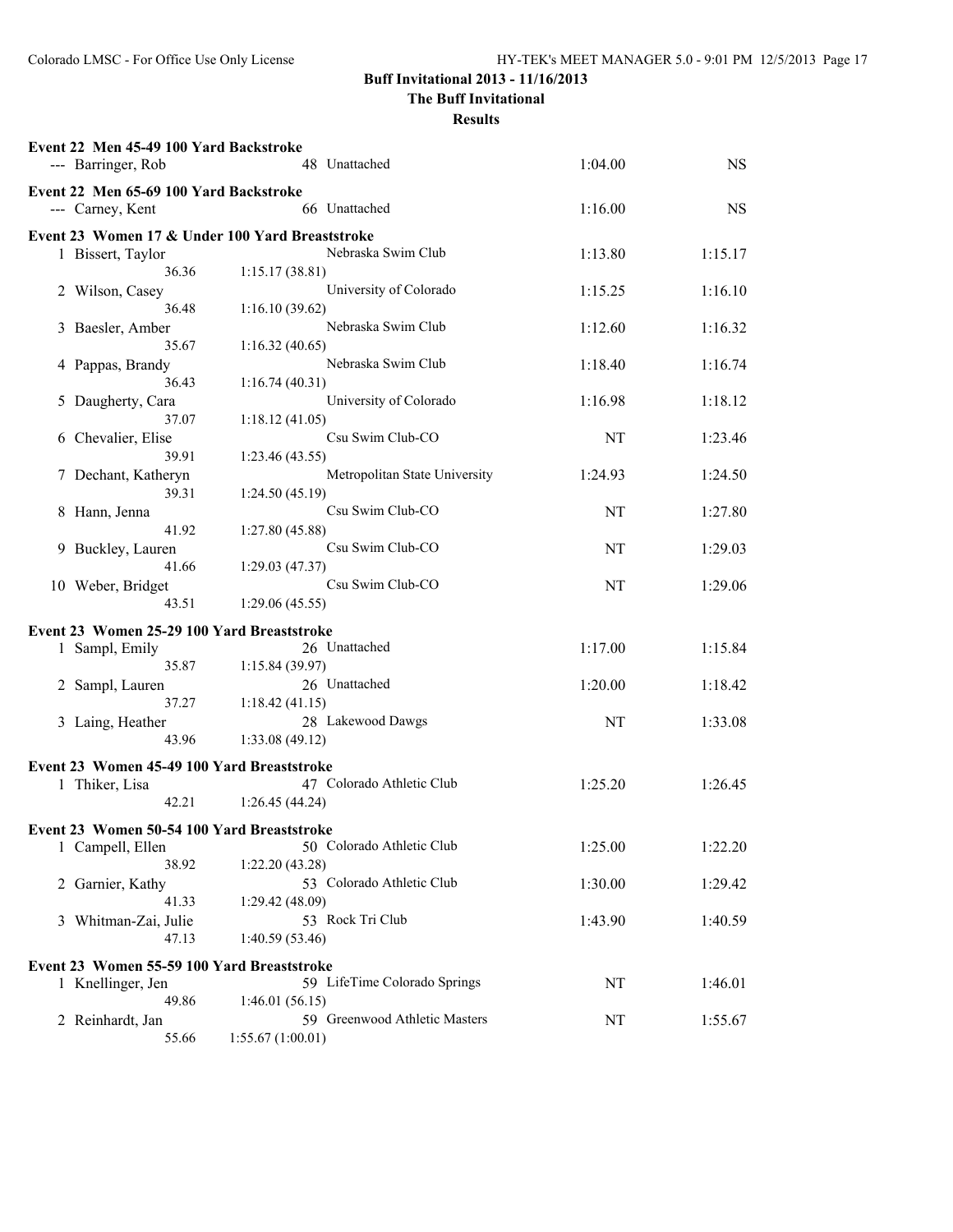**The Buff Invitational**

|    | Event 24 Men 17 & Under 100 Yard Breaststroke |                                          |         |         |
|----|-----------------------------------------------|------------------------------------------|---------|---------|
|    | 1 Rimando, Ryan                               | Metropolitan State University            | 1:03.00 | 1:00.87 |
|    | 28.39                                         | 1:00.87(32.48)                           |         |         |
|    | 2 Ung, Eric                                   | University of Colorado                   | 1:01.04 | 1:00.95 |
|    | 29.09                                         | 1:00.95(31.86)                           |         |         |
| 3  | Karasek, Lucas                                | University of Colorado                   | 1:02.13 | 1:02.74 |
|    | 29.35                                         | 1:02.74 (33.39)                          |         |         |
|    | 4 Isobe, Rei                                  | University of Colorado                   | 1:01.89 | 1:04.60 |
|    | 30.25                                         | 1:04.60(34.35)                           |         |         |
| 5  | Wilson, Michael                               | University of Colorado                   | 1:04.58 | 1:06.39 |
|    | 30.85                                         | 1:06.39(35.54)                           |         |         |
| 6  | Jensen, Devin                                 | Nebraska Swim Club                       | 1:06.70 | 1:08.60 |
|    | 32.29                                         | 1:08.60(36.31)                           |         |         |
|    | 7 Longton, Ryan                               | University of Colorado                   | 1:10.09 | 1:10.44 |
|    | 32.89                                         | 1:10.44(37.55)                           |         |         |
| 8  | Komisarchik, David                            | University of Colorado                   | 1:09.27 | 1:11.30 |
|    | 33.30                                         | 1:11.30 (38.00)                          |         |         |
| 9. | Martinez, Abel                                | Metropolitan State University            | 1:12.60 | 1:13.18 |
|    | 34.65                                         | 1:13.18 (38.53)                          |         |         |
|    | 10 Blois, Stuart<br>34.70                     | Csu Swim Club-CO                         | NT      | 1:13.37 |
|    |                                               | 1:13.37(38.67)<br>University of Colorado | 1:15.52 | 1:13.54 |
|    | 11 Bohcali, Matt<br>34.70                     | 1:13.54(38.84)                           |         |         |
|    | 12 Stokoe, Robby                              | Csu Swim Club-CO                         | NT      | 1:14.77 |
|    | 34.78                                         | 1:14.77(39.99)                           |         |         |
|    | 13 Shibao, Grant                              | University of Colorado                   | 1:12.31 | 1:16.46 |
|    | 36.53                                         | 1:16.46 (39.93)                          |         |         |
|    | 14 Appel, Daniel                              | University of Colorado                   | 1:13.30 | 1:16.59 |
|    | 36.34                                         | 1:16.59(40.25)                           |         |         |
|    | 15 Thomas, Jimmy                              | Nebraska Swim Club                       | 1:19.50 | 1:30.72 |
|    | 43.58                                         | 1:30.72(47.14)                           |         |         |
|    | Event 24 Men 18-24 100 Yard Breaststroke      |                                          |         |         |
|    | 1 Seuscheck, Shane                            | Colorado Mesa University Club-CO<br>21   | 1:10.00 | 1:08.43 |
|    | 33.62                                         | 1:08.43 (34.81)                          |         |         |
|    | 2 Finger, Eric S                              | 21 University of Colorado                | 1:06.67 | 1:08.91 |
|    | 32.88                                         | 1:08.91(36.03)                           |         |         |
|    | --- Callihan, Konstantin T                    | 20 Colorado Mesa University Club-CO      | 1:05.00 | DQ      |
|    | 32.17                                         | DQ (36.38)                               |         |         |
|    |                                               |                                          |         |         |
|    | Event 24 Men 25-29 100 Yard Breaststroke      | 26 University of Denver                  |         |         |
|    | 1 Graniyev, Doston<br>34.58                   | 1:11.10(36.52)                           | 1:11.50 | 1:11.10 |
|    |                                               |                                          |         |         |
|    | Event 24 Men 30-34 100 Yard Breaststroke      |                                          |         |         |
|    | 1 Parry, Joshua                               | 32 Unattached                            | 1:35.00 | 1:28.18 |
|    | 41.51                                         | 1:28.18(46.67)                           |         |         |
|    | Event 24 Men 35-39 100 Yard Breaststroke      |                                          |         |         |
|    | 1 Trinidad, RD                                | 35 Pikes Peak Athletics                  | 1:01.00 | 1:01.24 |
|    | 28.67                                         | 1:01.24(32.57)                           |         |         |
|    | Event 24 Men 40-44 100 Yard Breaststroke      |                                          |         |         |
|    | 1 Cruz, Eduardo                               | 44 Thornton Masters                      | 1:18.00 | 1:18.49 |
|    | 37.83                                         | 1:18.49(40.66)                           |         |         |